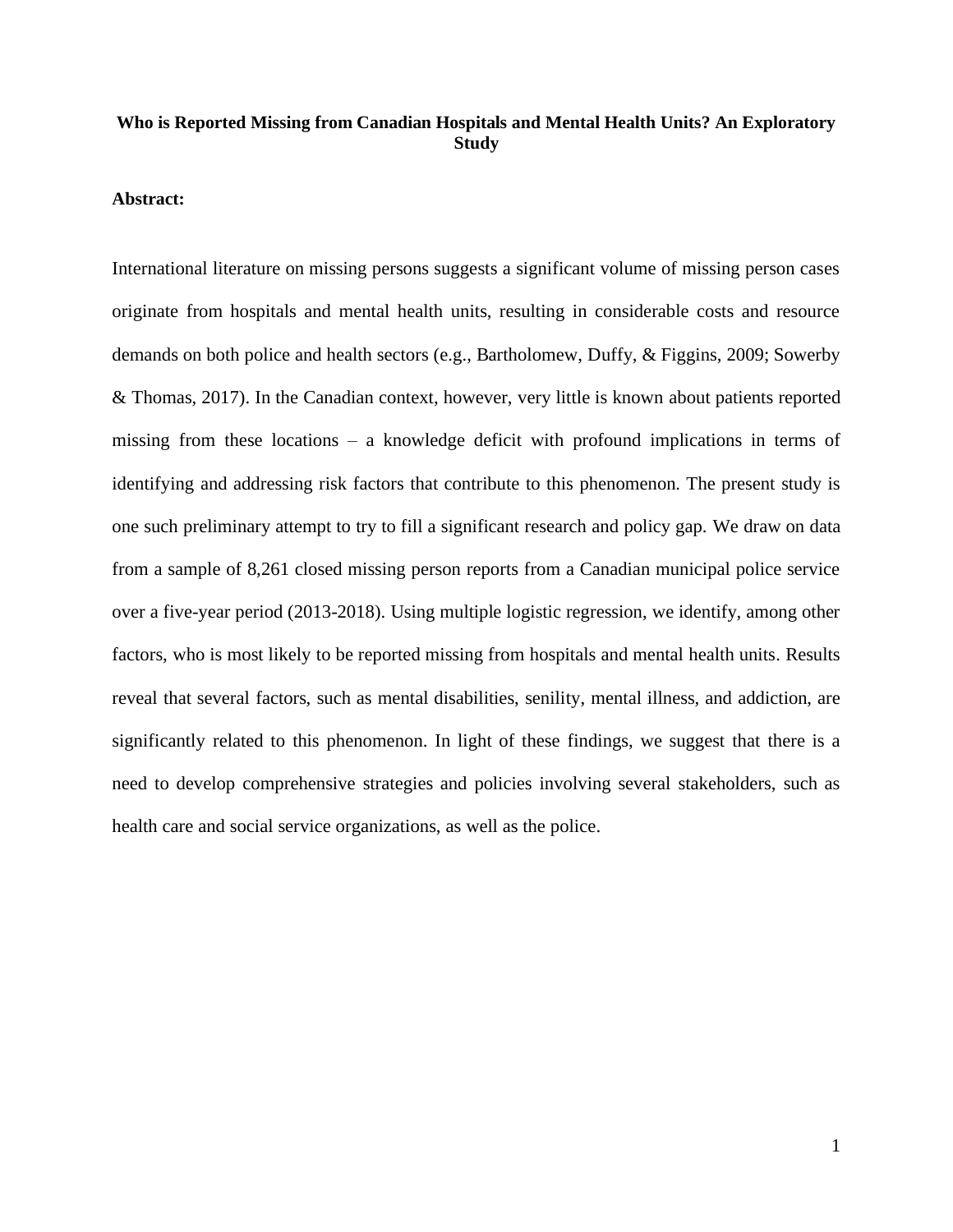# **Who is Reported Missing from Canadian Hospitals and Mental Health Units? An Exploratory Study**

The phenomenon of going missing from hospitals and mental health units has been reported in the literature for decades, yet has generated significantly less scholarly attention than other types of missing person cases (Bartholomew et al., 2009; Parr & Stevenson, 2013). For instance, decades ago Niskanen, Lonnquist, Achte, and Rinte-Manty (1974) and Crammer (1984) noted increased rates of harm experienced by those who leave from hospital wards without permission, and more recently Hayden and Shalev-Greene (2018) observed cause for alarm in the professional care practices regarding patients as a large number of people go missing from these locations. High rates of individuals reported missing from hospitals and mental health facilities *should* warrant concern, as it represents a significant health issue with substantial economic, social, and health impacts (Muir-Cochrane & Mosel, 2008). Some of these effects, for example, are increases in suicide rates (Crammer, 1984; Niskanen et al., 1974), the potential for overdose deaths (Bowers et al., 2005), missed or loss of treatments (Bowers et al., 1998; Dickens & Campbell 2001), self-neglect and self-harm (Hunt, Windfuhr, Shaw, Appleby, & Kapur, 2010), loss of contact with health services, and increases in violence and aggression (Muir-Cochrane & Mosel, 2008).

Going missing from these locations also has negative consequences beyond the individual, as fears for safety can impact other patients, family members and friends, as well as service providers (Wilkie, Penney, Fernane & Simpson, 2014). For example, after a missing incident, community and family members are reported as experiencing a decreased sense of confidence in the security measures and care being provided. There is also often a heightened perception of risk to public safety after a missing incident, especially for those reported as missing from these locations due to the high incidence of mental illnesses among these cases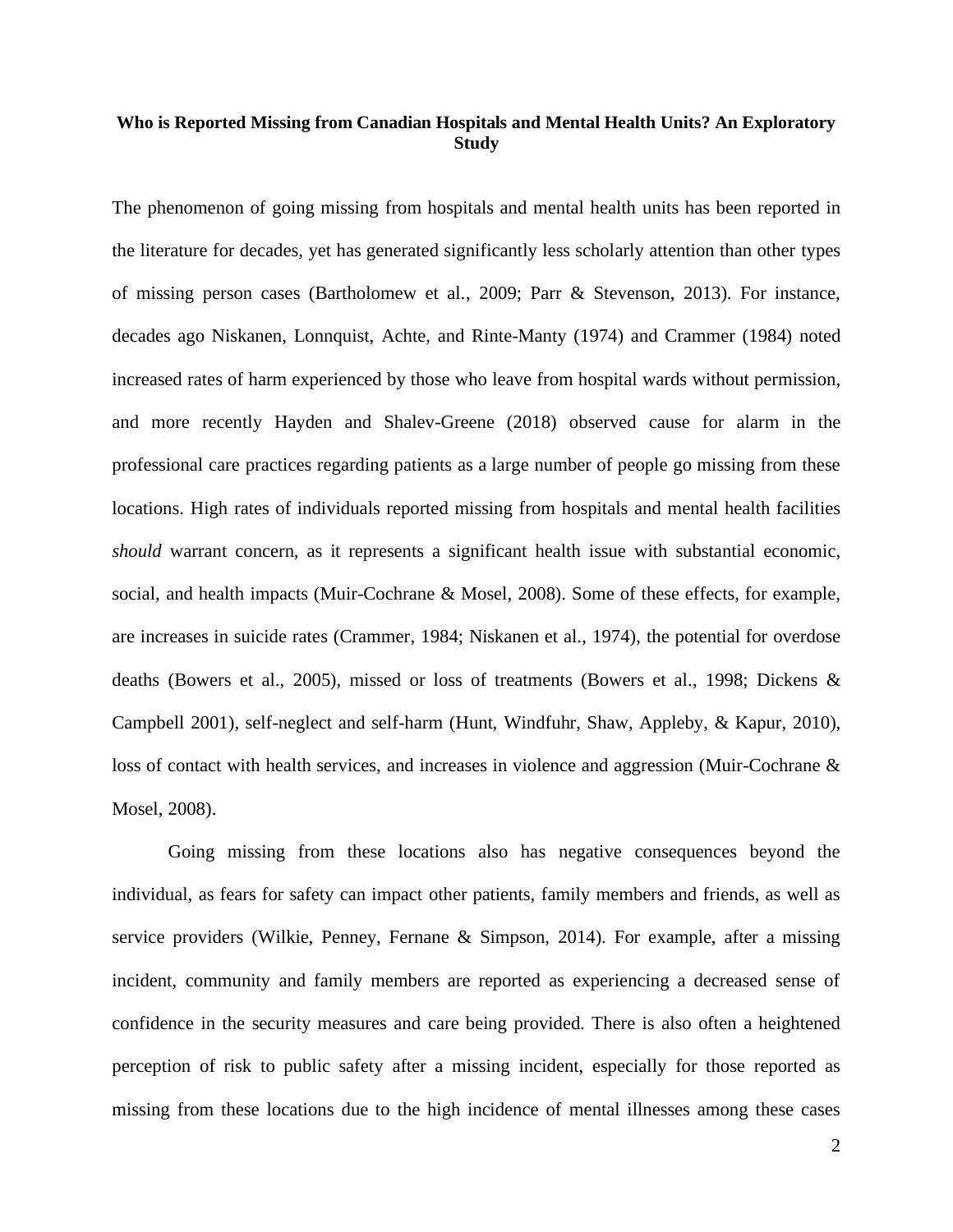(Hayden & Shalev-Greene, 2018; Wilkie et al., 2014). These episodes also have adverse impacts on the health and public safety sectors involving, as they do, the consumption of time and resources that are often at a premium (Hayden & Shalev-Greene, 2018; Muir-Cochrane & Mosel, 2008). In particular, hospitals and mental health units are reported as commonly without the time, knowledge, or resources to locate the missing person (Hayden & Shalev-Greene, 2016), thereby often displacing this responsibility onto the police. As a result, the police are often the first to be called to handle such incidents. Similarly, the police in many countries, including Canada, are dealing with multiple resource demands and diminishing personnel and budgets. Missing person cases can be time intensive, and may require costly resources, such as officer time and the deployment of tracking equipment to find and return people. When we consider that police may be called to hospitals and mental health facilities multiple times due to high rates of people going missing repeatedly from these locations (Bowers, Jarret, Clark, Kiyimba, & McFarlane, 1999; Smith & Shalev Greene, 2015), we begin to see how much of a potential resource burden such cases might represent for both systems. Factoring in competing demands for police responses, we can see how some individuals who go missing or wander away might fall through the cracks.

Despite the concerns articulated above, there is a shortage of research examining who goes missing from hospitals and mental health units, what factors may lead these occurrences, and what types of cases typically make up these reports in Canada. In light of the current economic climate and rise in austerity policing (author cite), there is a need to better understand the potential risk factors and vulnerabilities related to going missing from these locations, as they require strategic partnerships with health services to develop targeted, informed interventions. Additionally, there is a complex network of personal, environmental, and situational factors that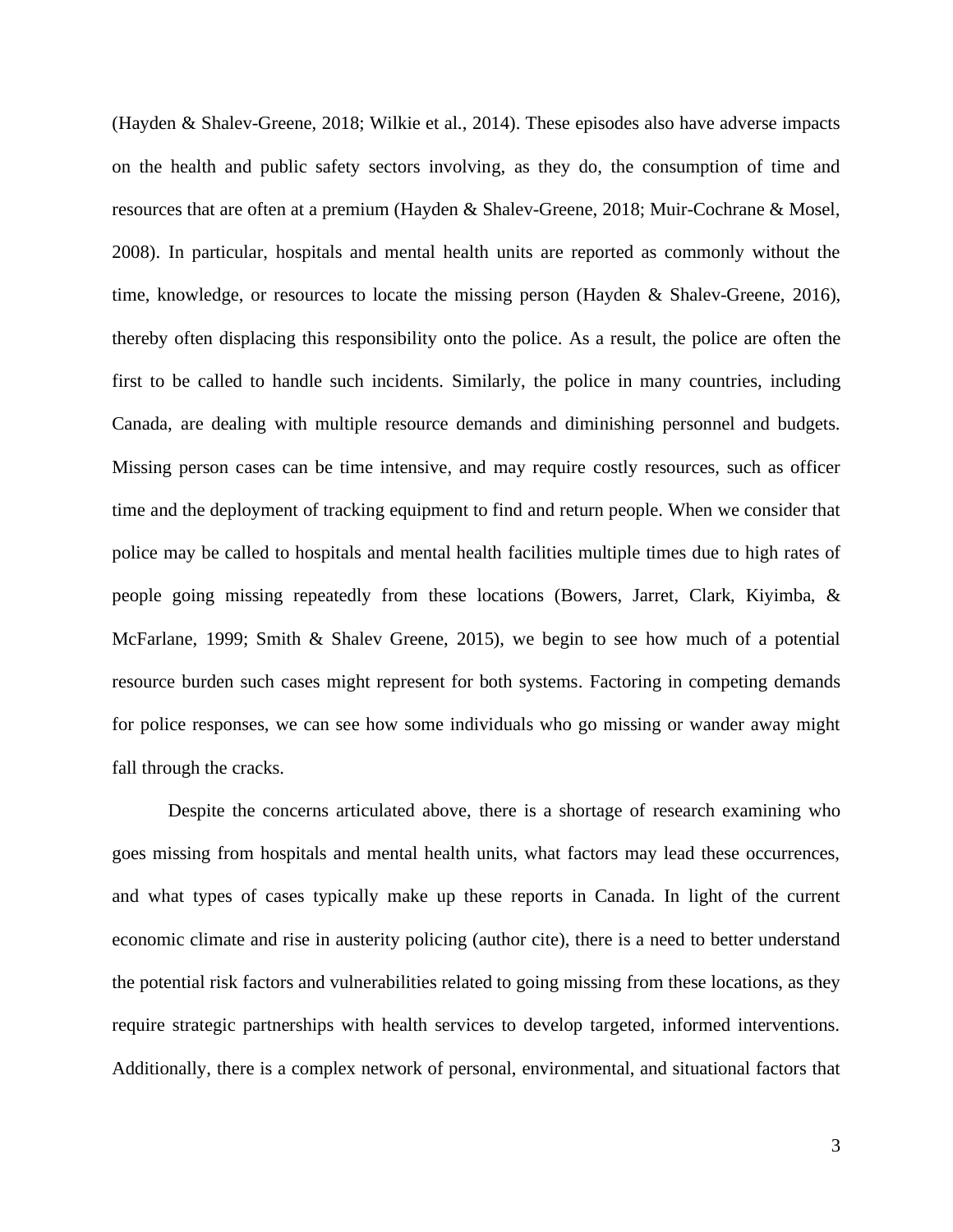may contribute to these incidents. As such, there is a need for research on predictive variables for going missing to forecast the duration, severity, and chances of harm related to a missing episode from hospitals and mental health units.

### **Aim**

Given this gap in the current literature, this paper examines whether any demographic, health, and/or incident characteristics of the missing cases reported to the police from 2013 to 2018 influence the phenomenon of going missing from hospitals and mental health units. By drawing attention to these understudied cases of missing persons, we hope to provide a framework for the development of a risk assessment that identifies the probability of a person going missing from these locations, as well as offer information that may assist with producing targeted initiatives aimed at reducing the overall volume of missing person reports from hospitals and mental health units. We also seek to offer some first insights on the profile of the missing from these locations, which can help with the creation of distinguished risk profiles of who goes missing from institutional locations when compared to other location types. Thus, looking at these strong patterns of institutional contact serves as an important starting point for answering questions about who goes missing from these locations and the factors related to these incidents.

### **Background**

Recent figures on missing people in Canada estimate there are anywhere from 70,000 to over 100,000 missing reports generated each year (Canada's Missing, 2018). Existing literature highlights that most of these are, in fact, repeat missing cases, whereby people are reported as missing to the police multiple times. Although there are no Canadian rates on how many times people go missing repeatedly, international estimates from the United States (U.S.), the United Kingdom (U.K.), and Australia highlight that repeat cases typically constitute up to 50% of all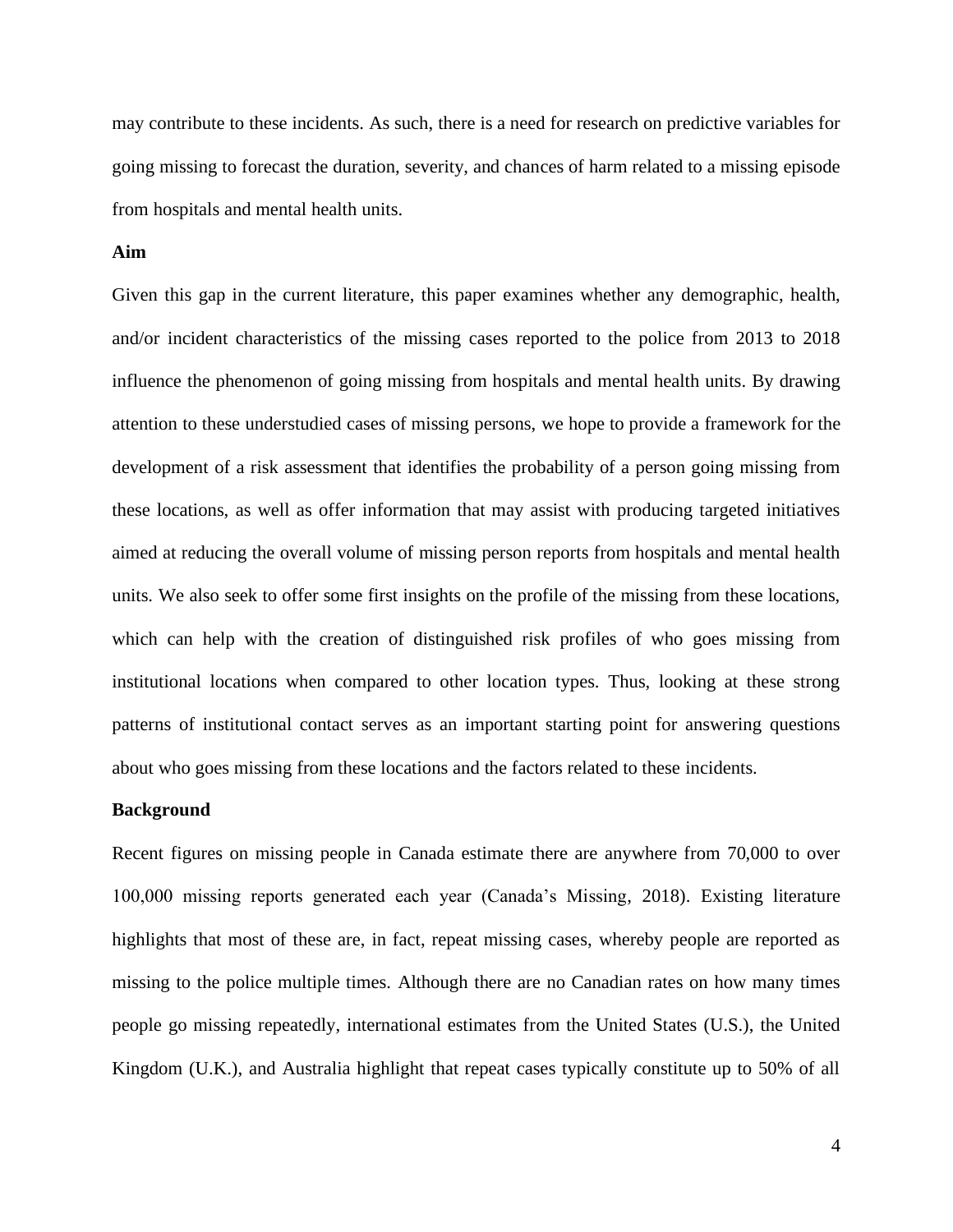missing person investigations. Multiple missing reports particularly occur for those cases that originate from institutional locations, such as hospitals and mental health units (Hayden  $\&$ Shalev-Greene, 2018; Shalev Green & Pakes, 2013). In an Australian study linking missing person incident reports and mental health service use, Sowerby and Thomas (2017) found that people went missing six times on average from these locations, with one individual alone being reported missing 129 times. A recent study by Hayden and Shalev-Greene (2018) discovered that 84% of the repeat missing person reports were from institutional facilities, of which 54% were hospital and mental health units. Lastly, Muir-Cochrane, Oster, Drummond, Fereday, and Darbyshire (2011) found that over half of all absconding incidences were repeat cases and the most significant predictor for going missing multiple times is a previous history of eloping from institutional care. This is consistent with findings from the Meehan, Morrison, and McDougall (1999) and Bowers, Jarret, Clark, Kiyimba, and McFarlane (2000) studies. These findings suggest that not only do people go missing from hospitals and mental health facilities, a pertinent problem in-and-of-itself, but they do so frequently and multiple times. Given these findings, it is expected that *those reported as missing one to ten times will be strongly associated with going missing from these locations (Hypothesis 1)*. As well, we hypothesize that *repeat and habitual/chronic missing reports will be positively associated with going missing from hospitals and mental health units (Hypothesis 2)*.

 When individuals go repeatedly missing from these locations, Rees and Lees (2005) note that it often indicates that there is something wrong with their current situation or location, and/or that they want to be somewhere else or with someone else. Given the vague reasons behind why people go missing from these locations, as well as the high incidence of reports generated, a large body of research has emerged from the U.K., U.S., and some grey literature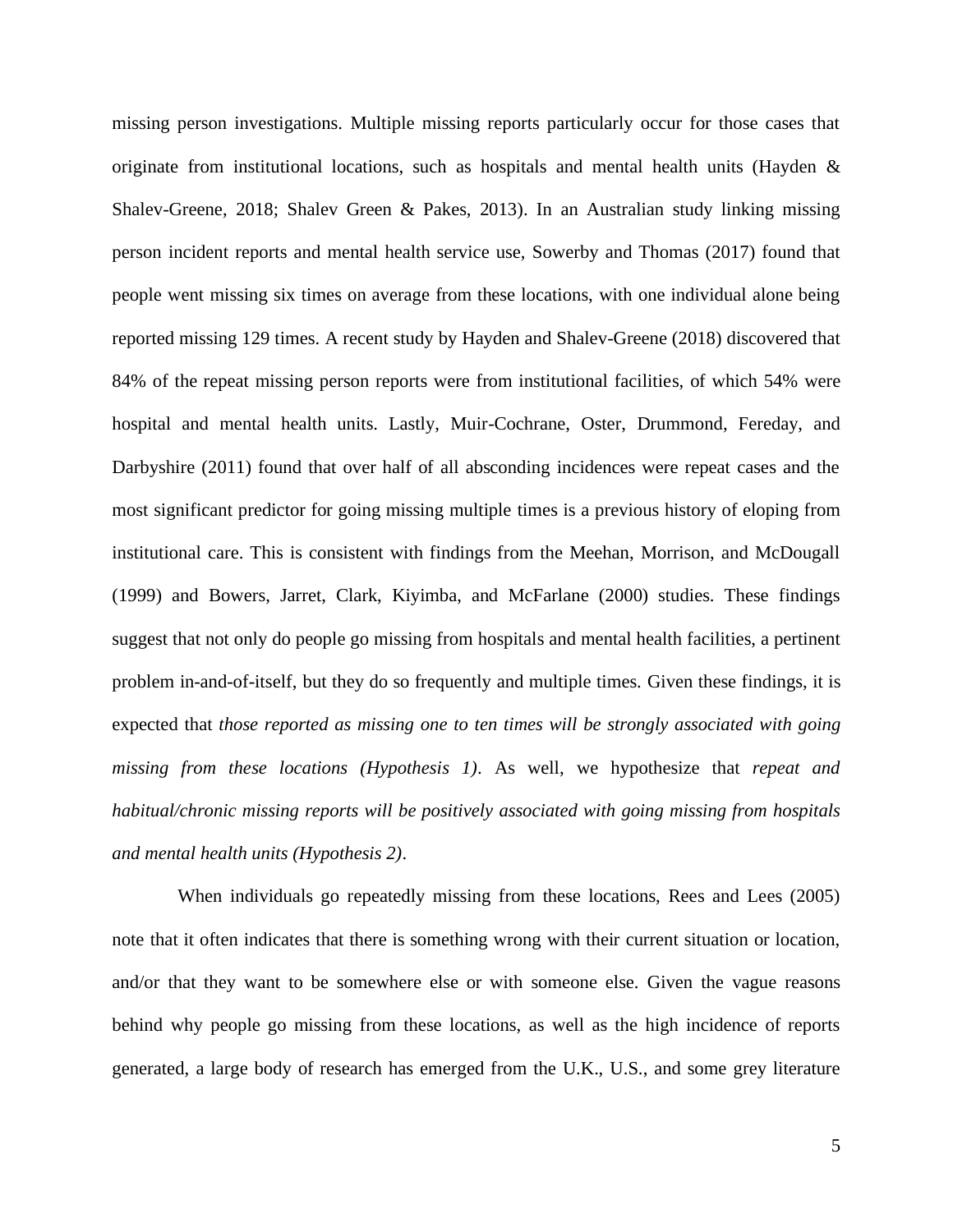from Canada that identifies the various risk factors related to going missing. These include: being a vulnerable person, especially a young adult (Sowerby & Thomas, 2017; LePard, Demers, Langan, & Rossmo, 2015; Puzyreva & Loxley, 2017; Welch, 2012); having mental health problems, such as depression (Biehal, Mitchel, & Wade, 2003; Holmes, 2017; Stevenson et al., 2013); having a substance use and abuse problem (Shalev Greene, 2011); having a history of family conflict (Whitbeck, Hoyt & Yoder, 1999); and having a history of conflict with the law (Shalev Greene, 2011). Other authors have highlighted that being female (Kiepal, Carrington,  $\&$ Dawson, 2012; Puzyreva & Loxley, 2017), having an Indigenous identity (Pearce, 2013), mental and physical disabilities (Pearce, 2013), and medical conditions/dependencies (Cohen et al., 2008) are all factors that are said to increase the risk of being reported as missing substantially. Specific to going missing from hospitals and mental health units, multiple studies have found that young adults and males typically go missing from these locations (Muir-Cochrane & Mosel, 2008; Bowers, Alexander, & Gaskell, 2003), and, as such, are the most at risk. Based on this, it is predicted that *young adults and males are more likely to go missing from hospitals and mental health settings (Hypothesis 3)*. Additionally, given that only one race classification was noted in the existing literature as a risk factor, we expect that *the race of the missing will not emerge as related to who goes absent from these locations (Hypothesis 4).* 

To expand on the above, there is a high incidence of reported mental health issues among missing people, as previously mentioned, which is documented to range somewhere between 40% to 80% (Gibb & Woolnough, 2007; Holmes, 2017; Holmes, Woolnough, Gibb, Lee, & Crawford, 2013; Woolnough, Alys, & Pakes, 2016). One U.K. study, which interviewed people who had previously been reported missing, found that just under 85% either had a diagnosed mental health disorder or experienced undiagnosed mental health issues, with most describing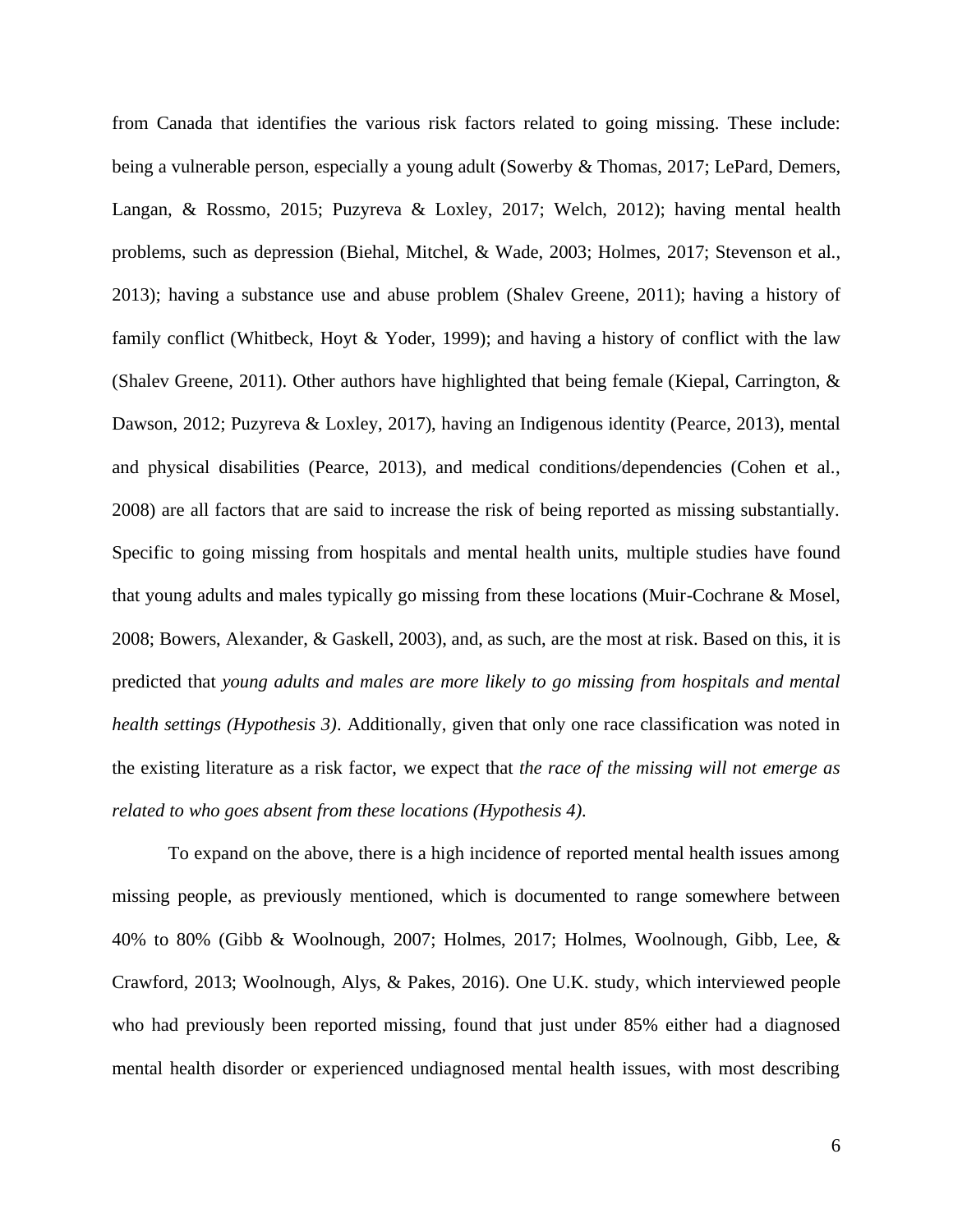mood disorders and several psychotic disorders (Stevenson, Parr, Woolnough, & Fyfe, 2013). International literature on missing persons details that some of the common reasons for why people go missing are depression, anxiety, severe emotional distress, and issues pertaining to suicidality (Biehal et al., 2003; Foy, 2006; James, Anderson, & Putt, 2008; Sowerby & Thomas, 2017). Several studies also note that a vast majority of those who go missing suffer from substance dependency and/or addictions (Shalev Greene & Alys, 2017; Sowerby & Thomas, 2017; LePard et al., 2015), especially those who go missing from hospitals and mental health units (Muir-Cochrane & Mosel, 2008). This indicates that those with mental health and addiction issues constitute a significant proportion of missing person reports. In light of these existing findings, we hypothesize that *those documented as having a drug/alcohol dependency and mental illness/possibly suicidal are more likely to go missing from hospitals and mental health units when compared to any other documented health concern and those without health issues (Hypothesis 5)*. As shown, there is a multifaceted web of factors that may contribute to a person going missing, especially from hospitals and mental health units, which can exacerbate the problems that are related to these cases.

Despite these complexities adding challenges to missing person investigations, scholarship highlights that most missing people are found or returned within two days of being reported as missing, regardless of incident characteristics or the characteristics of the missing person (Kiepal et al., 2012; Cohen et al., 2008). Considering this, we predict that *most people who go missing from hospitals and mental health units will be found within two days, and no other categories regarding the number of days missing will be associated with the outcome variable (Hypothesis 6)*. Another convolution is the significant variance in the incident outcomes reported across existing scholarship. For example, to provide some Canadian research and grey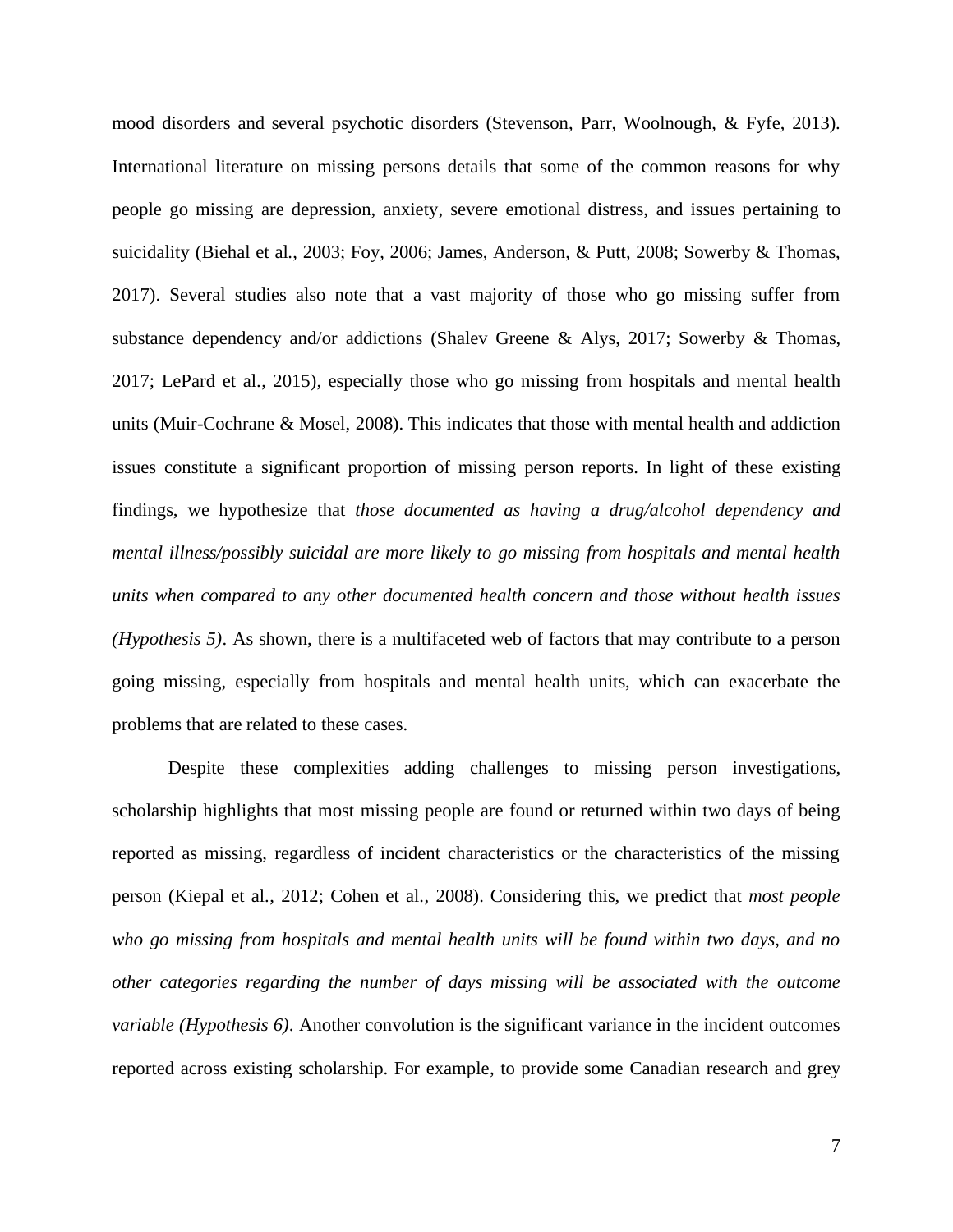literature, Cohen et al. (2008) reported that, in their study, most people who went missing were classified as an accident, then suicide. In contrast, the least classified probable cause designations were parental abduction, runaways, and repeat missing persons. According to Cohen et al. (2009), most of their studied cases were noted as accidents and kidnappings, followed by being pronounced dead, unknown, suicide, and lastly, wandered off/lost. Similarly, according to Patterson (2005), the probable cause explanations of the cases from 1950 to 2004 overall were mostly an accident, followed by unknown/other, runaway, wandered off or lost, missing information, parental, and lastly, parental abduction. Finally, according to RCMP (2015), most case outcomes were unknown or foul play suspected, followed by runaway or lost/wandered off. As can be seen, most are unknown, and it is not currently possible to determine probable cause patterns. Consequently, it is expected that *most cases will have a none/unknown probable cause noted, and, subsequently, any probable cause explanations aside from none/unknown will not emerge as significantly associated with these cases (Hypothesis 7).* Lastly, given the difficulties associated with these cases, the high rates of psychiatric illnesses, the sweeping negative consequences, and the prevalence of these cases, we expect that *cases classified as either emergency and urgent will be positively associated with going missing from hospitals and mental health units (Hypothesis 8)*.

### **Data and Variables**

To examine these empirical predictions, we use data obtained from the record management system (RMS) of a Canadian municipal police service<sup>1</sup>. As part of a larger five year project aimed at improving understanding of, prevention of and response to missing persons cases,

<sup>1</sup> Canadian police RMS data consists of all details of an incident reported to local police. In this instance, information includes: the original occurrence report, follow up steps taken by officers, additional information acquired through interviews, and relevant case details used to construct a risk profile.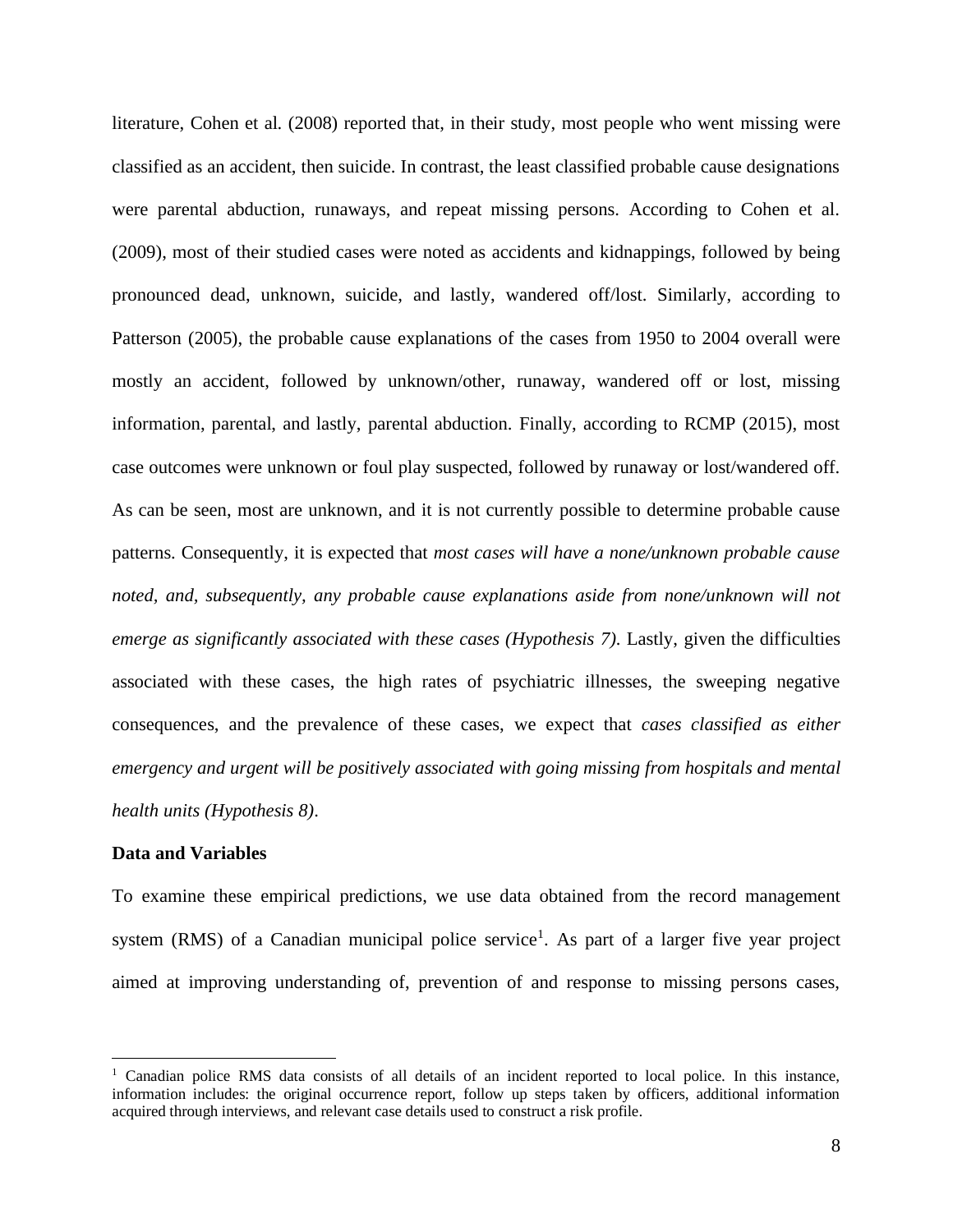anonymized data<sup>2</sup> were extracted from all closed missing person reports for five years (2013 to 2018) by a crime analyst at the agency, who provided a total of 8,519 reports concerning missing persons. Due to a small number of cases having missing data, we used listwise deletion on the included variables, whereby cases were removed if there were any missing values. This resulted in a final sample of 8,261 individual records of missing persons.

#### *Dependent Variable*

To measure who goes missing from hospitals and mental health units, we use the location type documented by the police service in the RMS (i.e., retirement home, school, etc.). From this, we generated a binary dummy variable representing whether a person had gone missing from a hospital or mental health setting, where  $0 =$  not missing from a hospital or mental health unit and  $1 =$  missing from a hospital or mental health unit. To account for potential discrepancies in the classification of places, we verified the coding by cross-referencing addresses one was reported as missing from with the hospital and mental health unit addresses within the city in which the police service is situated.

### *Independent Variables*

For missing person characteristics, we include the following demographic predictors: *race*, *age group*, and *gender*. For *health information,* we incorporate any documented health-related concerns, issues, or statements throughout the 'remarks' and 'synopsis' sections of the data, as well as any RMS-generated variables. Lastly, for incident characteristics, we only include the *probable cause*, *history*, if they were *reported missing before*, the *assigned urgency level*, and the *number of previous missing reports*.

<sup>&</sup>lt;sup>2</sup> All data were collected and handled in accordance with guidelines established by the Canadian Tri-Council Agencies and our University's Research Ethics Board, from which we had received approval to conduct this research. Further, the results of this study were reviewed by the police service, which had granted us approval to study their data pursuant to a signed Memorandum of Understanding that included guidelines as to maintaining confidentiality.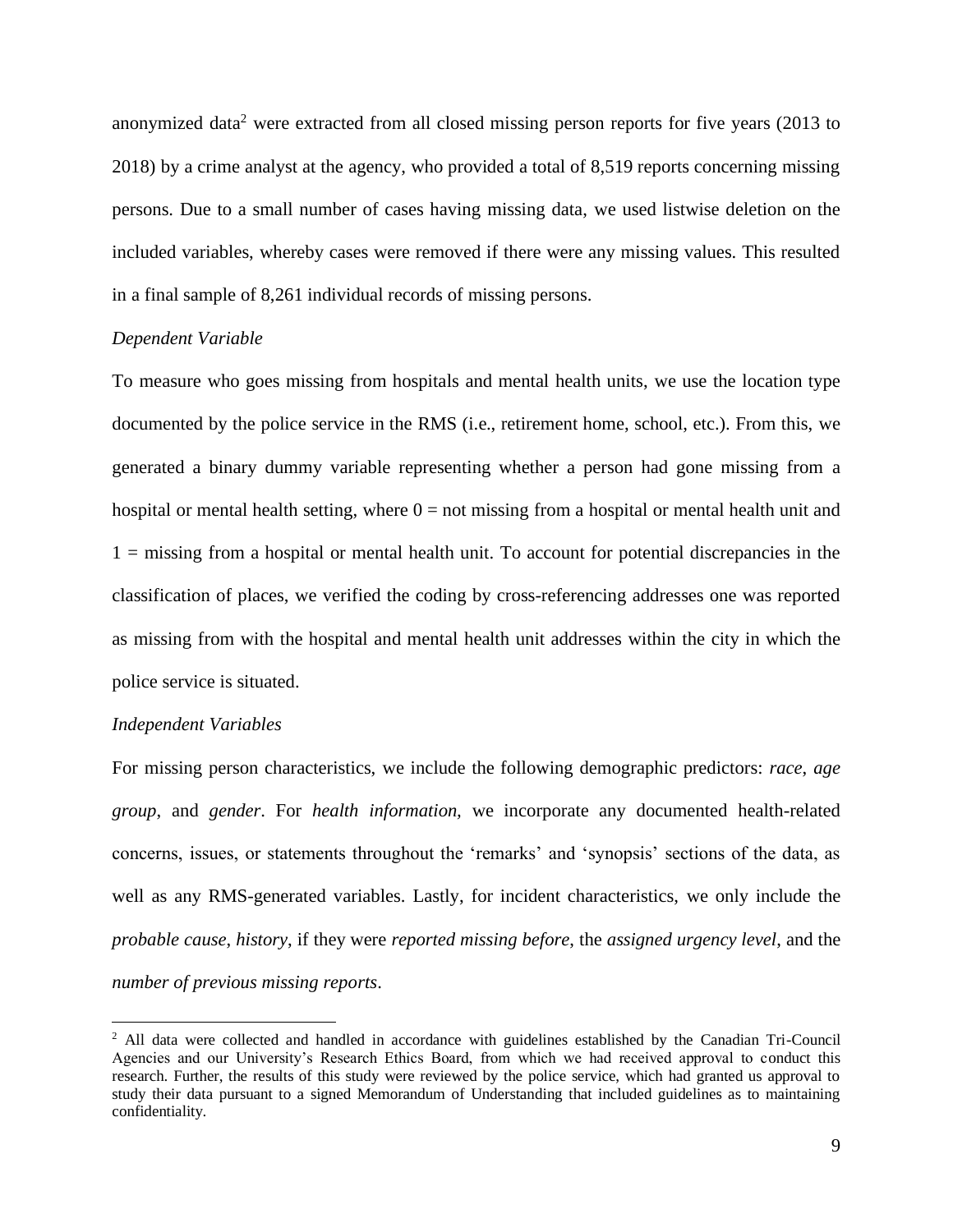Concerning demographic information, the missing person's *race* was coded based on the categories of White, Aboriginal (Indigenous peoples), Black, and Other. This latter group was created by collapsing those racial categories with smaller sample sizes, such as Asian, Middle Eastern, and East Indian, into one variable. A dummy variable for *gender* was created, where  $0 =$ male and  $1 =$  female. A limitation of this data is that an individual's exact age is not noted, so the age of each missing person is not known. Instead, their age was reported as within a range. Adult age categories (aged 22 and above) were coded just as they were created by the RMS, which involved the following groups: 22 to 29 years, 30 to 49 years, 50 to 65 years, and over 65 years. However, for youth, alterations were made for the youngest age groupings. For those aged eight years and younger, the three original categories (0 to 3 years, 4 to 5 years, and 6 to 8 years) were collapsed into one category: 0 to 8 years. This was performed as there were very little reports generated within this age range, and keeping the existing categories resulted in too small of a sample size to produce reliable and stable results. The remaining age groups are 9 to 11 years, 12 to 13 years, 14 to 15 years, 16 to 17 years, and 18 to 21 years.

Examining the data revealed several variables pertaining to the missing individual's health, such as comments related to alcoholism, drug use, mental illnesses, and/or Alzheimer's. *Health information* was coded according to the following classifications: drug/alcohol dependency (e.g., 'drug abuser' or 'alcoholic'); medical dependency (e.g., 'diabetic, needs insulin'); mental disability/senile (e.g., 'brain injury – low/no functioning' or 'suffers from severe dementia'); mental illness/possibly suicidal (e.g., 'suicidal note left' or 'ADHD and defiant disorder'); other (e.g., 'is 7.5 months pregnant'); and none reported.

Lastly, we include incident characteristics that inform on the types of cases that this dataset consists of. These involve *probable cause* explanations, which are the reasons noted for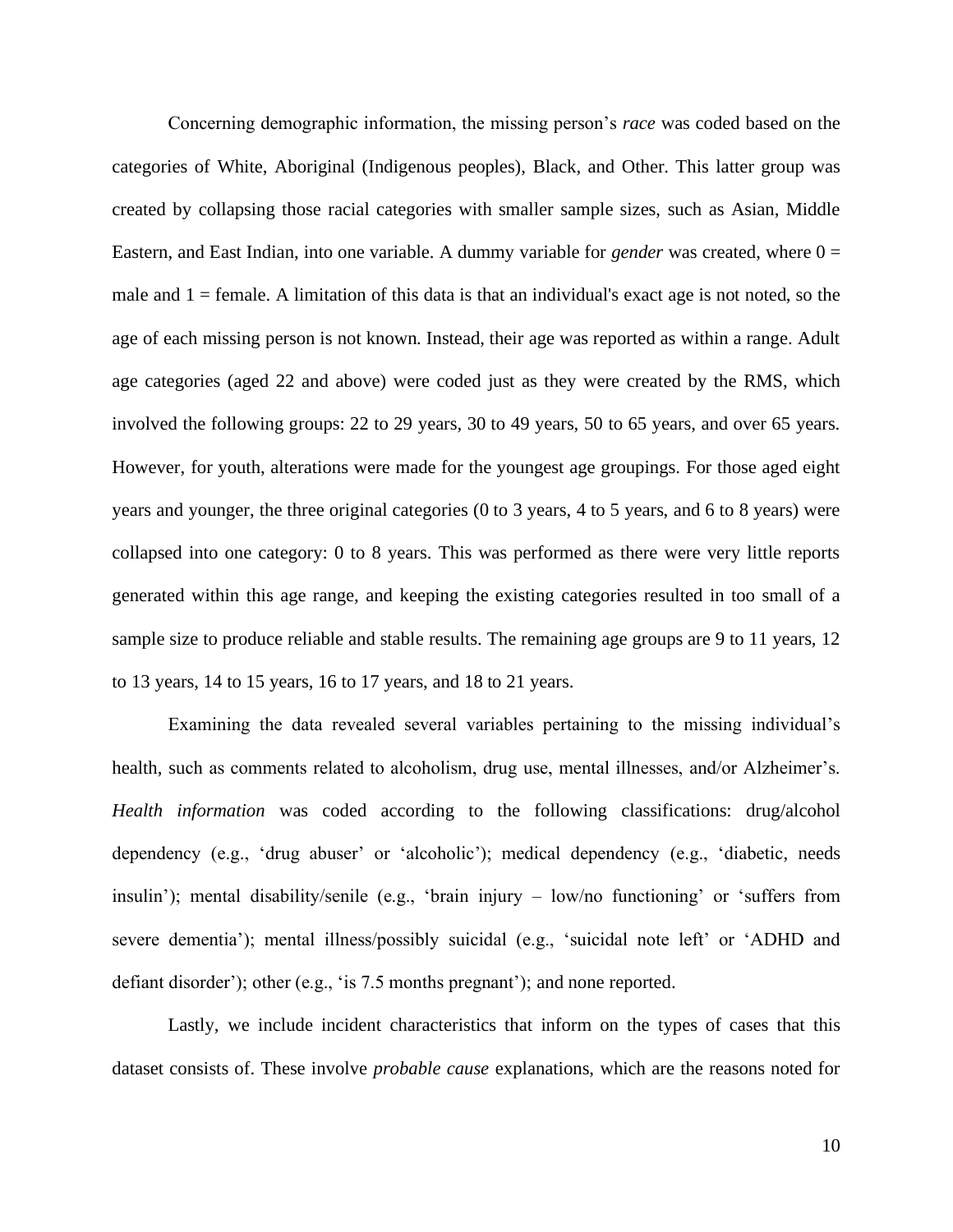why the person was reported as missing. This produced three categories: runaway, wandered off/lost, and other (i.e., 'suspected on vacation,' 'misunderstanding,' etc.). *History* was coded based on the three RMS-generated categories of a missing individual's history, which are: no previous history, repeat, and habitual/chronic<sup>3</sup>. For *reported missing before*, we created a dummy variable on the number of previously reported missing reports documented in this dataset, where  $0 =$  no (not previously missing) and  $1 =$  yes (previously missing). The *urgency level* assigned by the police service was coded as non-emergency, emergency, and urgent. Lastly, *previous missing count* involved the creation of a continuous variable to examine if there is a tipping point at which the number of prior reports a missing individual has makes them more likely to go missing from these locations. This occurred as leaving the variable as continuous produced too many observations and did not allow each count to have a different relationship to the outcome. Through this, the following classifications emerged: 1 to 10 reports, 11 to 20 reports, 21 to 30 reports, 31 to 40 reports, 41 to 50 reports, and over 50 reports.

#### **Models**

This study employs multiple logistic regression to analyze who is more likely to go missing from hospitals and mental health units. Logistic regression is appropriate when the dependent variable involves bounded, dichotomized categories. As such, the use of this model was selected given that the dependent variable in the analysis is binary in nature and utilizing a linear probability model violates standard OLS assumptions. For a missing person *i,* the full model estimating the probability of going missing from hospitals and mental health units is:

 $\log \frac{\pi(missing\ from\ hospitals\ and\ mental\ health\ units)_i}{1-\pi(missing\ from\ hospitals\ and\ mental\ health\ units)_i} = \beta_0 + \beta x'_i + \beta z'_i + \varepsilon_i,$ 

<sup>&</sup>lt;sup>3</sup> In using this language, we are replicating the categories found within the RMS data. In other words, 'runaway', 'habitual', and so on, are how the officers responding to these cases classified the incident based on their knowledge of the case.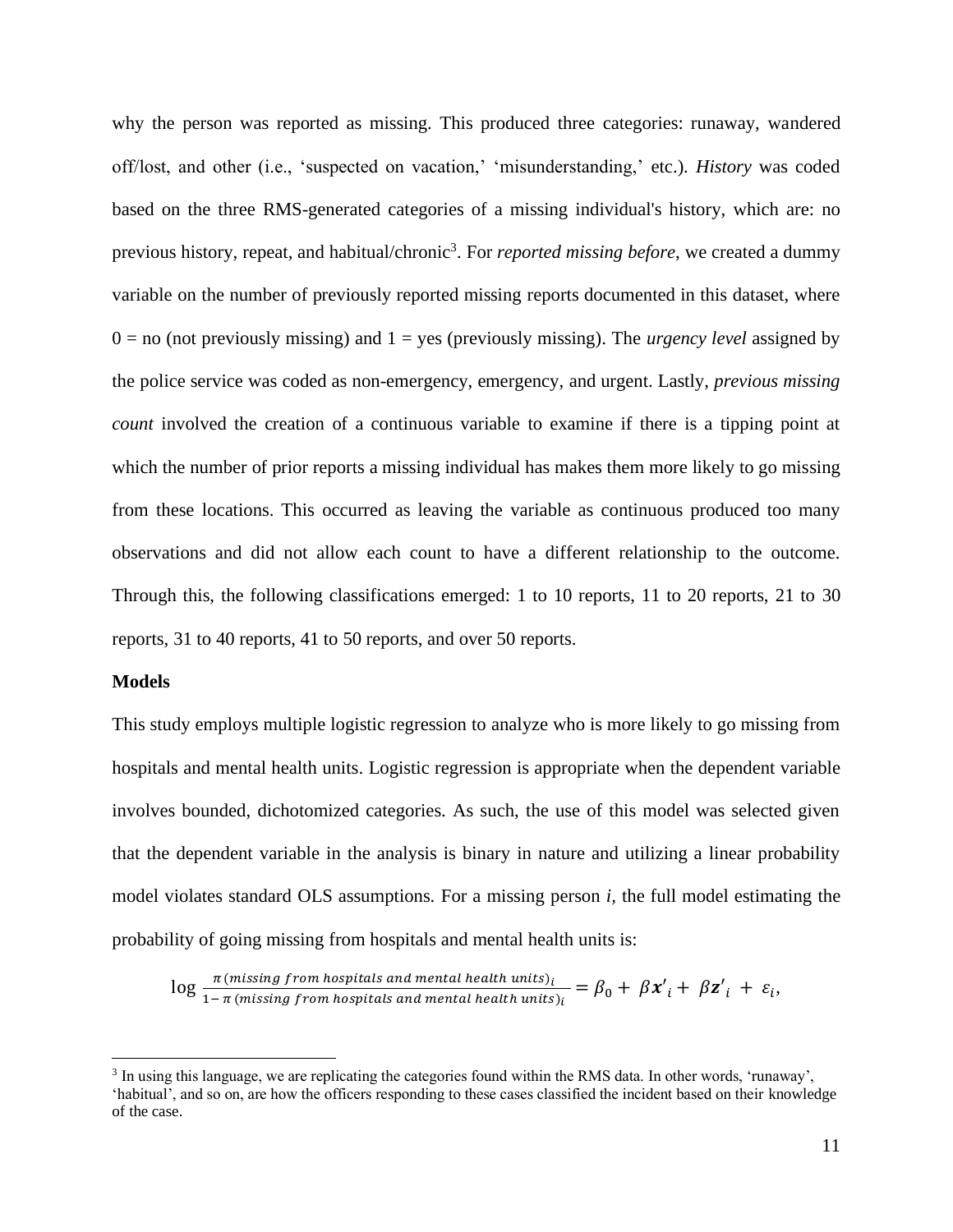where  $\beta x'_i$  represents the set missing person characteristics controls added,  $\beta z'_i$  signifies the set of incident controls included, and  $\varepsilon_i$  captures residual variation. Below we analyze two types of models: first, models split by the missing person and incident characteristics of the missing cases to provide baseline estimates, and second, a model estimated on all the predictors. That is, one model examines the likelihood of going missing from hospitals and mental health units regarding those characteristics specific to the person reported as missing, the second explores the incident characteristics, and the final model is estimated on all of the previously mentioned covariates. The purpose of this is first to provide baseline estimates on *who* is the most at-risk of going missing from these locations, then to show what *types of cases* are the most likely. Then, after this, to provide information on the relationship between all of the predictors to the outcome. Results from this analysis will be useful for informing targeted risk assessments that can help with developing more fiscally efficient approaches to dealing with the missing from these locations, as well as providing evidence to inform prevention and collaboration strategies better.

## **Results**

## *Descriptive Information*

Table 1 presents a descriptive overview of the missing person and incident characteristics of all closed missing person cases from 2013 to 2018. As shown, those who are White make up 71.0% of these cases, with Indigenous people being the second most frequently recorded at 14.8%. That said, the latter group is disproportionality represented given that Indigenous persons only account for about 2.97% of the population in this city (Statistics Canada, 2016) and 2.6% of the Canadian population (Statistics Canada, 2011). Both genders were generally accounted for, with females signifying 56.5% of these cases. With respect to age, the majority of reports fall within the 14 to 15 years (n = 2274; 27.5%) and 16 to 17 years (n = 2647; 32.0%) groups, with 30 to 49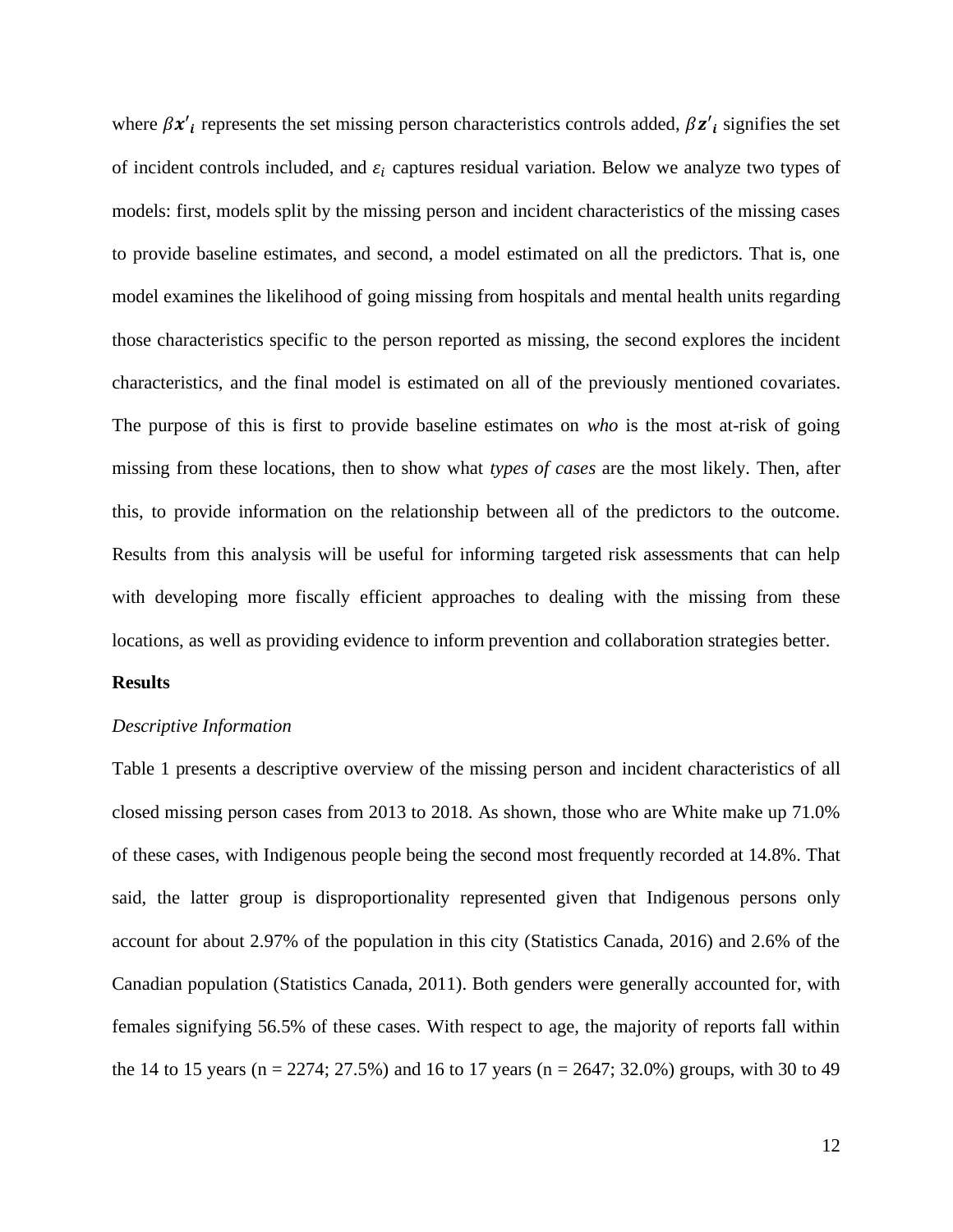years being the next most represented at  $11.8\%$  (n = 975). Lastly, the majority of cases have no and/or unknown health issues ( $n = 6081$ ; 73.6%), followed by mental disabilities and senility ( $n = 6081$ ; 73.6%), followed by mental disabilities and senility ( $n = 6081$ ; 73.6%)  $= 951$ ; 11.5%).

Turning to the incident characteristics, 11.4% of these cases went missing from hospitals and mental health units ( $n = 942$ ), in contrast to the 88.6% that did not ( $n = 7319$ ). A large majority were reported as running away ( $n = 5796$ ; 70.2%), which suggests that police frequently viewed individuals as leaving these locations intentionally. Most were reported as habitual/chronic (n = 4460; 54.0%) and as going missing previously between 1 to 10 times (n = 5401; 65.4%). The urgency level assigned to the majority of cases was non-emergency ( $n =$ 7654; 92.6%), with very little being classified as emergencies ( $n = 228$ ; 2.8%) or urgent ( $n =$ 379; 10.7%). Lastly, most cases were closed within two days ( $n = 6594$ ; 79.8%), with the next most represented group being three to five days ( $n = 855$ ; 10.3%).

| Variable                              | Frequency $(\% )$ | Variable                        | Frequency (%) |
|---------------------------------------|-------------------|---------------------------------|---------------|
| <b>Missing Person Characteristics</b> |                   | <b>Incident Characteristics</b> |               |
| Demographic                           |                   | Missing from Hospital Care      |               |
| Race                                  |                   | Yes                             | 942 (11.4)    |
| White                                 | 5863 (71.0)       | N <sub>0</sub>                  | 7319 (88.6)   |
| Aboriginal                            | 1224 (14.8)       |                                 |               |
| <b>Black</b>                          | 471 (5.7)         | Probable Cause                  |               |
| Other                                 | 703(8.5)          | Runaway                         | 5796 (70.2)   |
|                                       |                   | Wandered Off/Lost               | 359(4.3)      |
| Gender                                |                   | Other                           | 683 (8.3)     |
| Male                                  | 3595 (43.5)       | None/Unknown                    | 1423 (17.2)   |
| Female                                | 4666 (56.5)       |                                 |               |
|                                       |                   | History                         |               |
| Age Group (Years)                     |                   | No Previous History             | 1861 (22.5)   |
| $0$ to $8$                            | 130(1.6)          | Repeat                          | 1940 (23.5)   |
| 9 to 11                               | 198(2.4)          | Habitual/Chronic                | 4460 (54.0)   |
| 12 to 13                              | 349(4.2)          |                                 |               |
| 14 to 15                              | 2274 (27.5)       | Previous Missing Count          |               |
| 16 to 17                              | 2647 (32.0)       | 1 to $10$                       | 5401 (65.4)   |
| 18 to 21                              | 334(4.1)          | 11 to 20                        | 1080(13.1)    |
| 22 to 29                              | 713 (8.7)         | 21 to 30                        | 654 (7.9)     |
| 30 to 49                              | 975 (11.8)        | 31 to 40                        | 394 (4.8)     |

**Table 1. Descriptive Overview of Who Goes Missing From Hospitals and Mental Health Units, 2013 to 2018 (N = 8261)**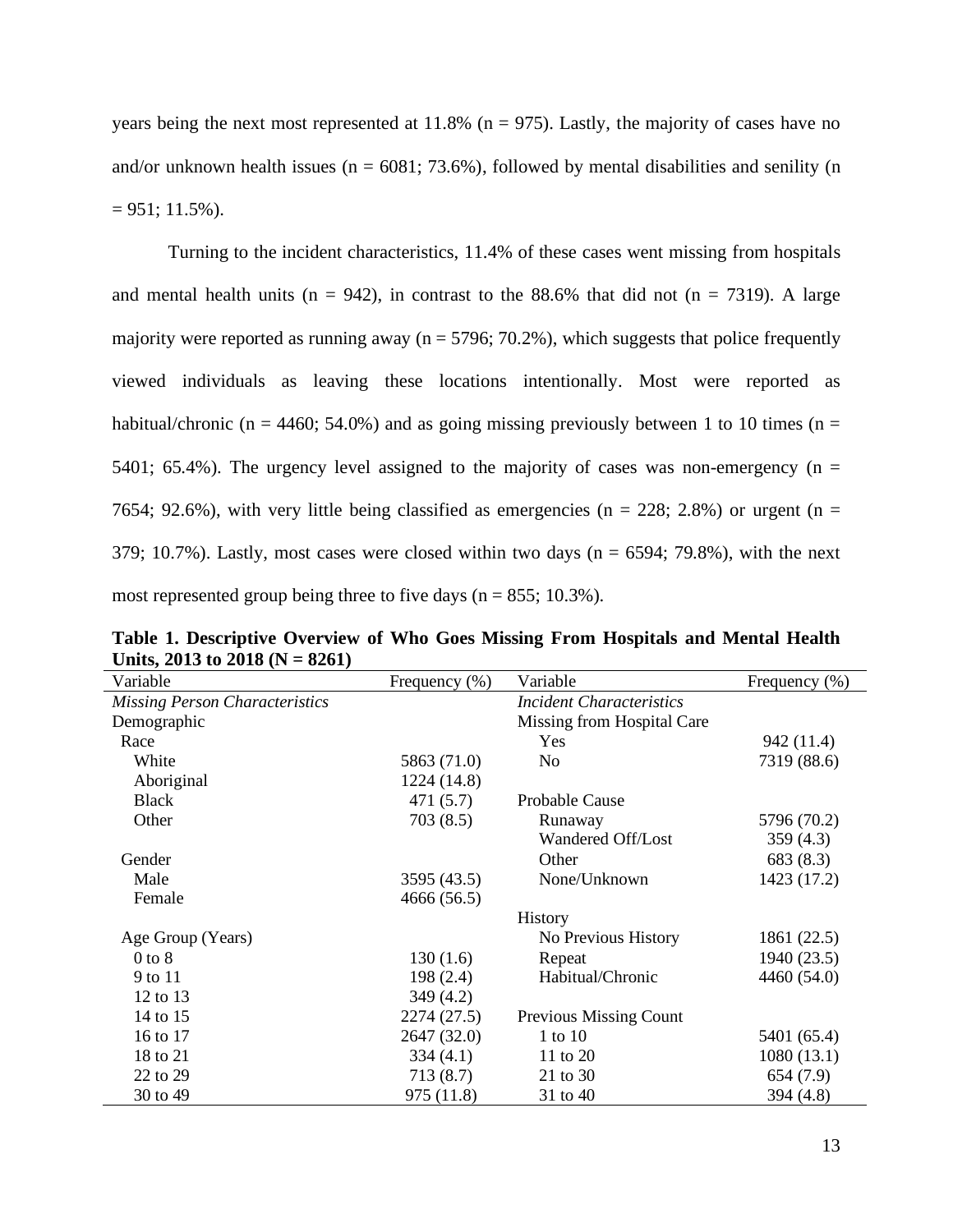| 50 to 65                         | 352(4.3)    | 41 to 50               | 252(3.1)    |
|----------------------------------|-------------|------------------------|-------------|
| Over 65                          | 289(3.5)    | Over $50$              | 480(5.8)    |
|                                  |             |                        |             |
| Health                           |             | Assigned Urgency Level |             |
| <b>Health Information</b>        |             | Non-Emergency          | 7654 (92.6) |
| Drug/Alcohol Dependency          | 513(6.2)    | Emergency              | 228(2.8)    |
| <b>Medical Dependency</b>        | 107(1.3)    | Urgent                 | 379(4.6)    |
| Mental Disability/Senile         | 951 (11.5)  |                        |             |
| Possibly Suicidal/Mental Illness | 259(3.1)    | Number of Days Missing |             |
| Other                            | 350(4.2)    | $0$ to $2$ days        | 6594 (79.8) |
| None                             | 6081 (73.6) | 3 to 5 days            | 855 (10.3)  |
|                                  |             | 6 to 8 days            | 315(3.8)    |
|                                  |             | 9 to 11 days           | 103(1.2)    |
|                                  |             | Over 11 days           | 394(4.8)    |
|                                  |             |                        |             |

## *Going Missing from Hospitals and Mental Health Units*

Table 2 displays the estimates of three logistic regression models. Model 1 uses only those characteristics of the missing individual for each case. Model 2 represents the inclusion of just the incident characteristics pertaining to each report. Lastly, in Model 3, all of the predictor variables are added to fully estimate who is more likely to go missing from hospitals and mental health units when compared to other location types.

Model 1 reveals that those with health-related issues are the most likely to go missing from hospital and mental health care sites, as well as those who are older. As shown, those who are reported as drug/alcohol dependent, senile, and/or as having a mental disability, having a mental illness and/or being possibly suicidal, and other health-related concerns all increase the odds of being reported as missing from these locations. Similarly, for every one-year increase in age, the chances of being reported from hospitals and mental health settings increases by 1.613. That is, older adults have the highest likelihood of being reported as missing from these sites. In contrast, females, when compared to males, and other racial classifications, when compared to White individuals, are significantly less likely to go missing from these locations. To expand on this, females are 0.564 times or 43.6% less likely to be reported as missing from hospitals and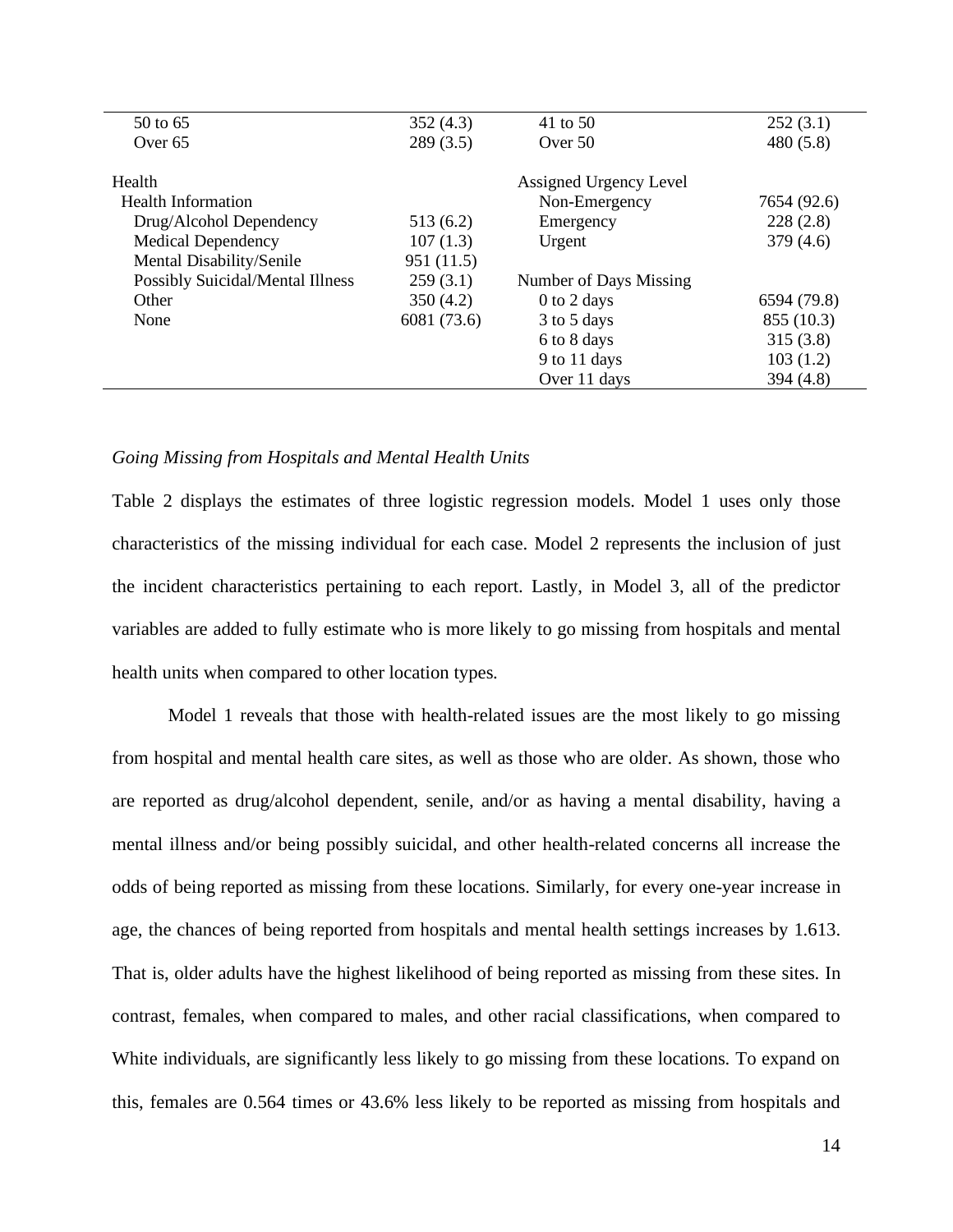mental health facilities in comparison to males. Those classified under the "other" race category, such as Asian and Middle Eastern, are also significantly associated with the likelihood of going missing these sites, whereby those in this group are 0.540 times or 46.0% less likely when compared to White missing people.

Model 2 only includes the incident characteristics regarding the missing from hospitals and mental health units that might be expected to predict the chances of going missing from these places. As can be seen, other probable cause explanations, such as 'misunderstanding,' are significantly more likely to go missing from hospitals and mental health units when compared to unknown reasons. Otherwise, the chances of going missing from these places are significantly less for the cases that are habitual/chronic missing people and are classified as emergency cases.

In Model 3, all of the variables expected to predict the chances of going missing from hospitals and mental health units are added. Most race classifications did not emerge as significant, with the exception of "other" being 0.628 times or 37.2% significantly less likely to go missing from these sites. This finding supports Hypothesis 4. That is, one's race does not affect the chances of going missing from these locations when controlling for the other variables. Regarding gender, females are 0.549 times or 45.1% significantly less likely to go missing from these locations when compared to males. Age is positively associated with these incidents, whereby every one-year increase in age translates to a 2.289 or 128.9% increase in the chances of going missing from hospitals and mental health facilities. This suggests that males and older adults are more likely to go missing from these sites, which indicates that Hypothesis 3 is only partially supported. Most notably, the individual's health characteristics remained the strongest predictors of going missing from these locations across the models. To expand on this, those with a mental disability/senility are 6.060 times or 506.0% significantly more likely to go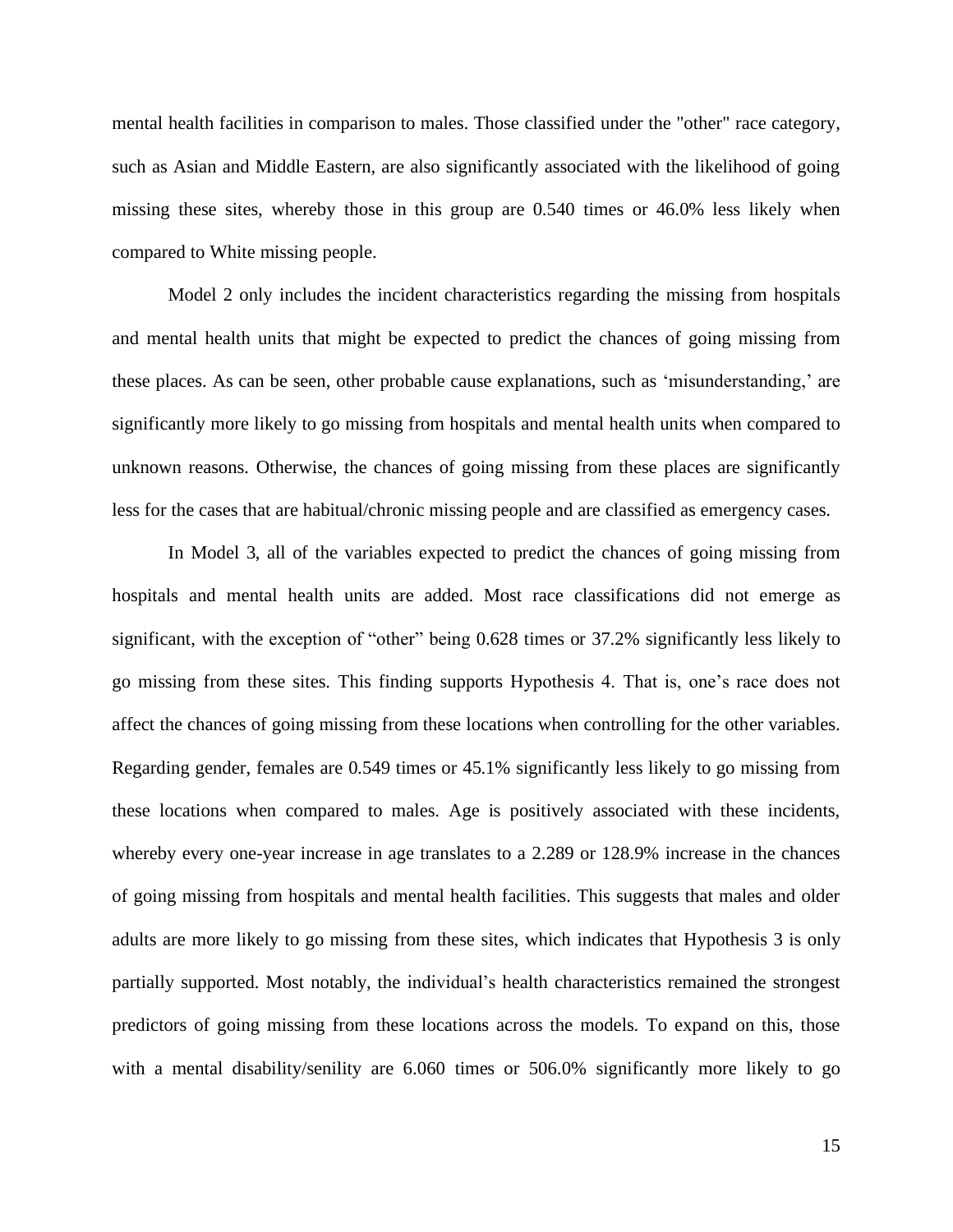missing from these places, followed by mental illness/possibly suicidal (4.954 times or 395.4%) and drug/alcohol dependency (3.258 times or 225.8%). Thus, Hypothesis 5 is not supported, given that mental disabilities and senility are the strongest predictors of going missing from hospitals and mental health units. This may be explained by the global population aging, whereby there are a growing number of adults with cognitive impairments, such as dementia (Woolnough, Alys, & Pakes 2017).

Regarding the incident characteristics, the relationship of the probable cause variable to going missing is inconsistent with Hypothesis 7. That is, those reported as running away are 2.745 times or 174.5% more likely to missing from hospitals and mental health units when controlling for the other predictors, followed by 'other' probable cause explanations at 1.566 times or 56.6% more likely. This highlights that people are significantly more likely to be seen by police as intentionally leaving from these places than wandering off, getting lost, and/or other related explanations. As Hypothesis 2 predicts, those reported as repeat or habitual/chronic missing persons are both significantly more likely to go missing from these places when compared to those with no previous history of going missing. What this suggests is that people are predicted to be reported missing multiple times from these locations. Consistent with Hypothesis 1, those who go missing more than ten times are significantly less likely than those reported as missing one to ten times to go missing from hospitals and mental health units. However, despite the significant relationship of mental disabilities, mental illnesses, addiction, and multiple reports to these locations, these cases are significantly less likely to be reported as either emergency or urgent when compared to non-emergency cases. This highlights that they are more likely to be reported as non-emergency, which is surprising given the above findings and previously discussed complexities. Resultantly, Hypothesis 8 is not supported. Lastly, cases that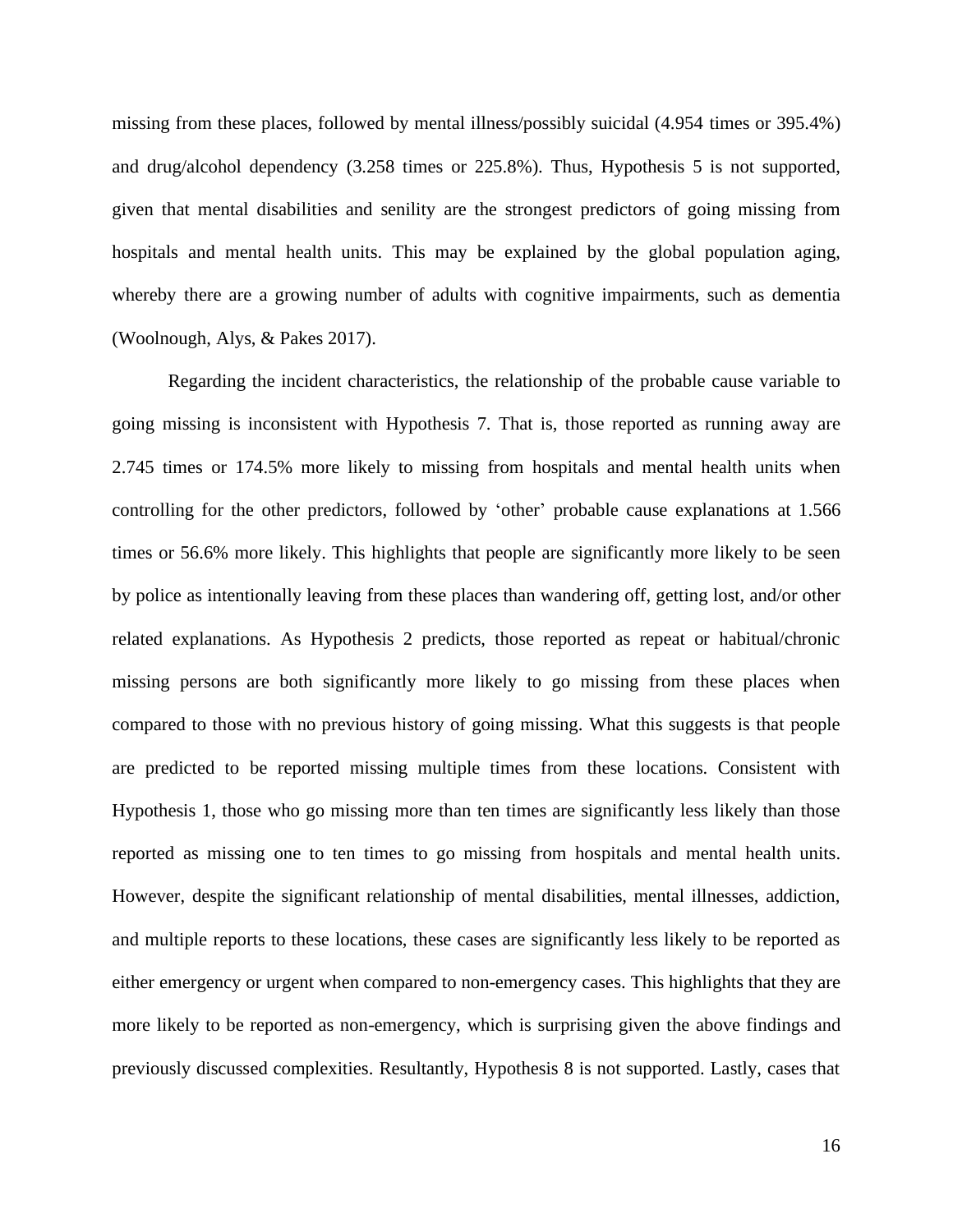are not closed (i.e., located and returned) within zero to two days are not significantly related to the chances of going missing from hospitals or mental health units, which supports Hypothesis 6. This suggests that those who are reported as missing are predicted to return or be returned to hospitals or mental health facilities within 48 hours.

|                                         | Model 1    | Model 2    | Model 3            |
|-----------------------------------------|------------|------------|--------------------|
| Race ( $Ref = White$ )                  |            |            |                    |
| Aboriginal                              | 1.016      |            | 0.948              |
|                                         | (0.134)    |            | (0.144)            |
| <b>Black</b>                            | 1.031      |            | 0.850              |
|                                         | (0.188)    |            | (0.188)            |
| Other                                   | $0.562***$ |            | $0.628*$           |
|                                         | (0.091)    |            | (0.118)            |
| Female                                  | $0.560***$ |            | $0.549***$         |
|                                         | (0.048)    |            | (0.054)            |
|                                         | $1.609***$ |            | $2.201***$         |
| Age (Years)                             | (0.039)    |            | (0.083)            |
|                                         |            |            |                    |
| Health Information ( $Ref = None$ )     |            |            |                    |
| Drug/Alcohol Dependency                 | 4.766***   |            | $3.511***$         |
|                                         | (0.609)    |            | (0.514)            |
| <b>Medical Dependency</b>               | 1.811*     |            | 1.707 <sup>†</sup> |
|                                         | (0.518)    |            | (0.550)            |
| Mental Disability/Senile                | $6.248***$ |            | $6.930***$         |
|                                         | (0.678)    |            | (0.886)            |
| Mental Illness/Possibly Suicidal        | $5.103***$ |            | 5.613***           |
|                                         | (0.871)    |            | (1.141)            |
| Other                                   | $2.318***$ |            | $2.184***$         |
|                                         | (0.418)    |            | (0.451)            |
| Probable Cause ( $Ref = None/Unknown$ ) |            |            |                    |
| Runaway                                 |            | 1.057      | 2.580***           |
|                                         |            | (0.111)    | (0.333)            |
| Wandered Off/Lost                       |            | 1.173      | $0.323***$         |
|                                         |            | (0.247)    | (0.080)            |
| Other                                   |            | $1.855***$ | $1.593**$          |
|                                         |            | (0.261)    | (0.269)            |
|                                         |            |            |                    |

**Table 2. Logistic Regression Models Predicting Who Goes Missing From Hospitals and Mental Health Units**

History *(Ref = None)*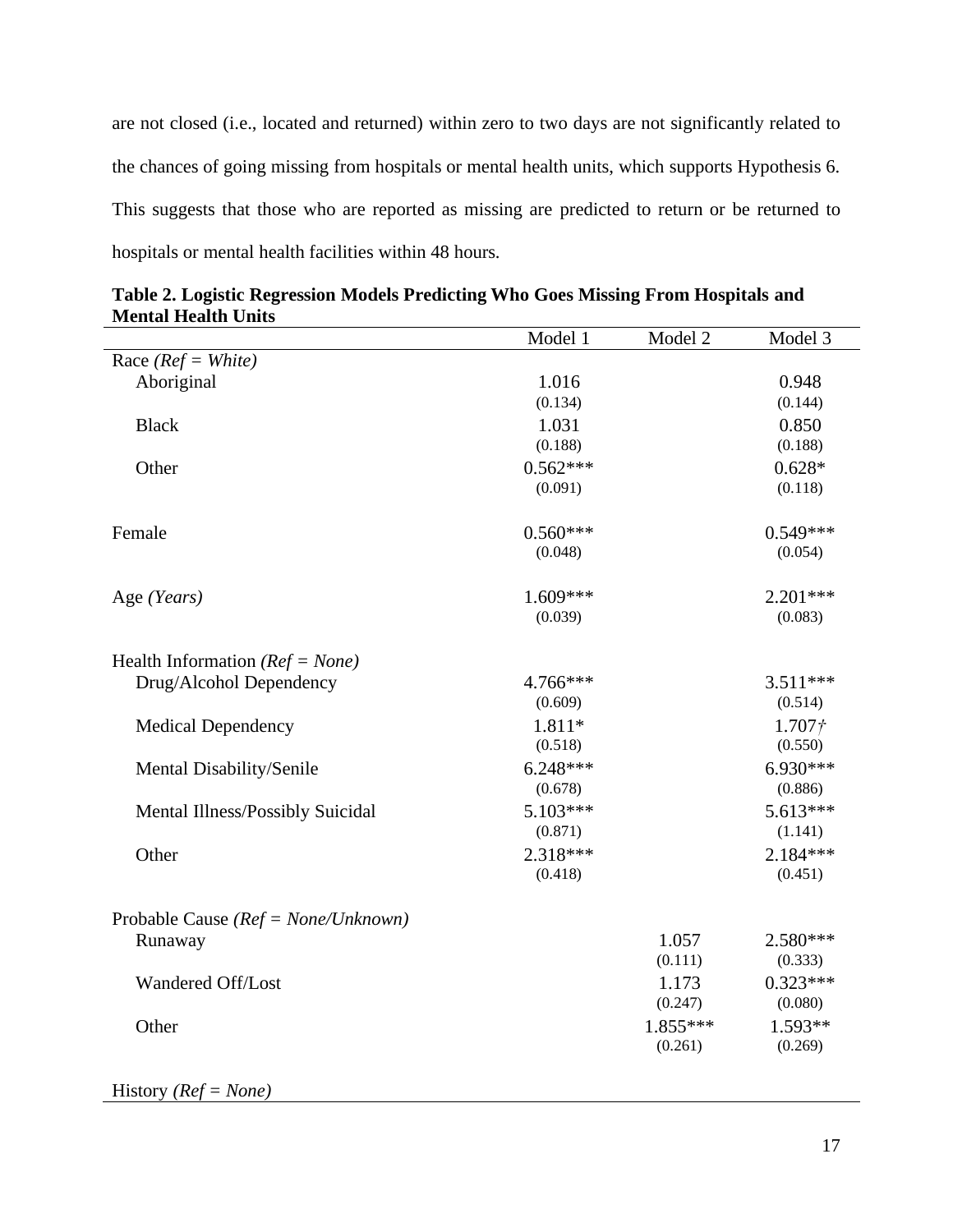| Repeat                                            |             | 1.398**     | 1.974 ***          |
|---------------------------------------------------|-------------|-------------|--------------------|
|                                                   |             | (0.142)     | (0.245)            |
| Habitual/Chronic                                  |             | 0.801       | $2.380***$         |
|                                                   |             | (0.801)     | (0.341)            |
|                                                   |             |             |                    |
| Urgency Level ( $Ref = Non-Emergency$ )           |             |             |                    |
| Emergency                                         |             | $0.329***$  | $0.082***$         |
|                                                   |             | (0.106)     | (0.030)            |
| Urgent                                            |             | 1.124       | $0.325***$         |
|                                                   |             | (0.175)     | (0.062)            |
|                                                   |             |             |                    |
| Previous Missing Count ( $Ref = 1$ to 10 Reports) |             |             |                    |
| 11 to 20 Reports                                  |             | $0.708**$   | 1.207 <sup>†</sup> |
|                                                   |             | (0.090)     | (0.196)            |
| 21 to 30 Reports                                  |             | $0.146***$  | $0.261***$         |
|                                                   |             | (0.044)     | (0.089)            |
| 31 to 40 Reports                                  |             | $0.040***$  | $0.129**$          |
|                                                   |             | (0.028)     | (0.093)            |
| 41 to 50 Reports                                  |             | $0.032***$  | $0.095*$           |
|                                                   |             | (0.032)     | (0.096)            |
| Over 50 Reports                                   |             | $0.032***$  | $0.100***$         |
|                                                   |             | (0.023)     | (0.072)            |
|                                                   |             |             |                    |
| Number of Days Missing ( $Ref = 0 to 2$ Days)     |             | 1.041       | 0.977              |
|                                                   |             | (0.040)     | (0.046)            |
| Constant                                          | $0.004***$  | $0.141***$  | $0.002***$         |
| Log likelihood                                    | $-2016.596$ | $-2293.693$ | $-1511.074$        |
| Pseudo R-squared                                  | 0.305       | 0.085       | 0.397              |
| Number of Observations                            | 8261        | 8261        | 8261               |
|                                                   |             |             |                    |

*Note:* Standard errors are in parentheses below parameter estimates.  $\dot{\tau}$   $p < .10$ ; \*  $p < .05$ ; \*\*  $p < .01$ ; \*\*\*  $p < .001$ (two-tailed tests).

Figure 1 presents a visual representation of the significant coefficients in Model 3 to explore whether the missing person or incident characteristics are more likely to influence the incidence of going missing from hospitals and mental health units. It appears as though that when controlling for the incident covariates, the missing person characteristics are more likely to predict missing incidents from these locations. However, producing targeted interventions aimed at reducing the overall volume of reports based on specific missing people would not be sufficient, given that several incident covariates are also significantly associated with the chances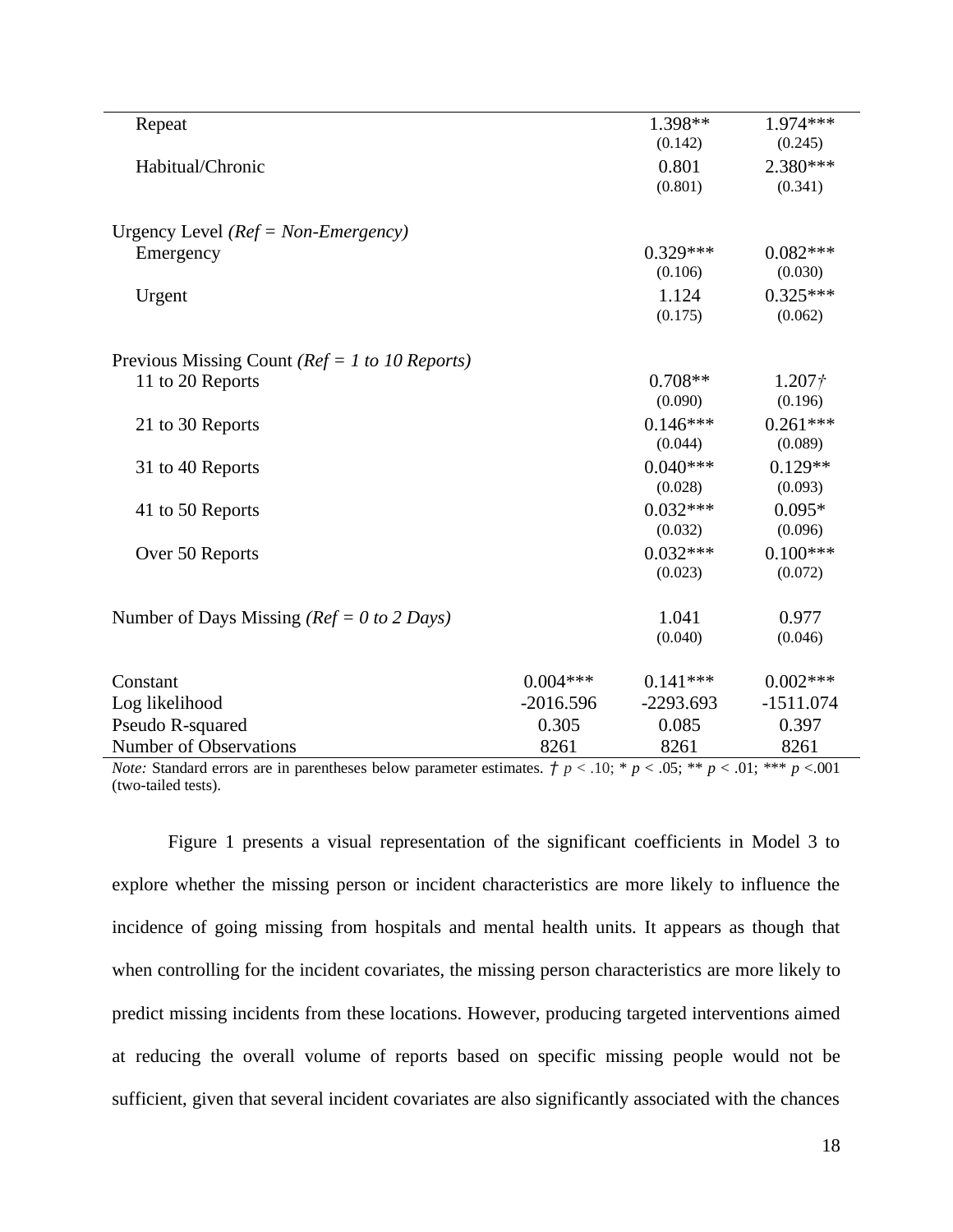of going missing from hospitals and mental health units. That is, risk assessments and future strategies should not only take into consideration those who have been identified as at a higher risk of going missing from these sites (e.g., those who are older, drug/alcohol dependent, have a mental disability and/or are senile, and have a mental illness and/or are possibly suicidal), but also should consider the incident characteristics that are at an increased risk (e.g., runaways and repeat and habitual/chronic missing persons).





# **Discussion**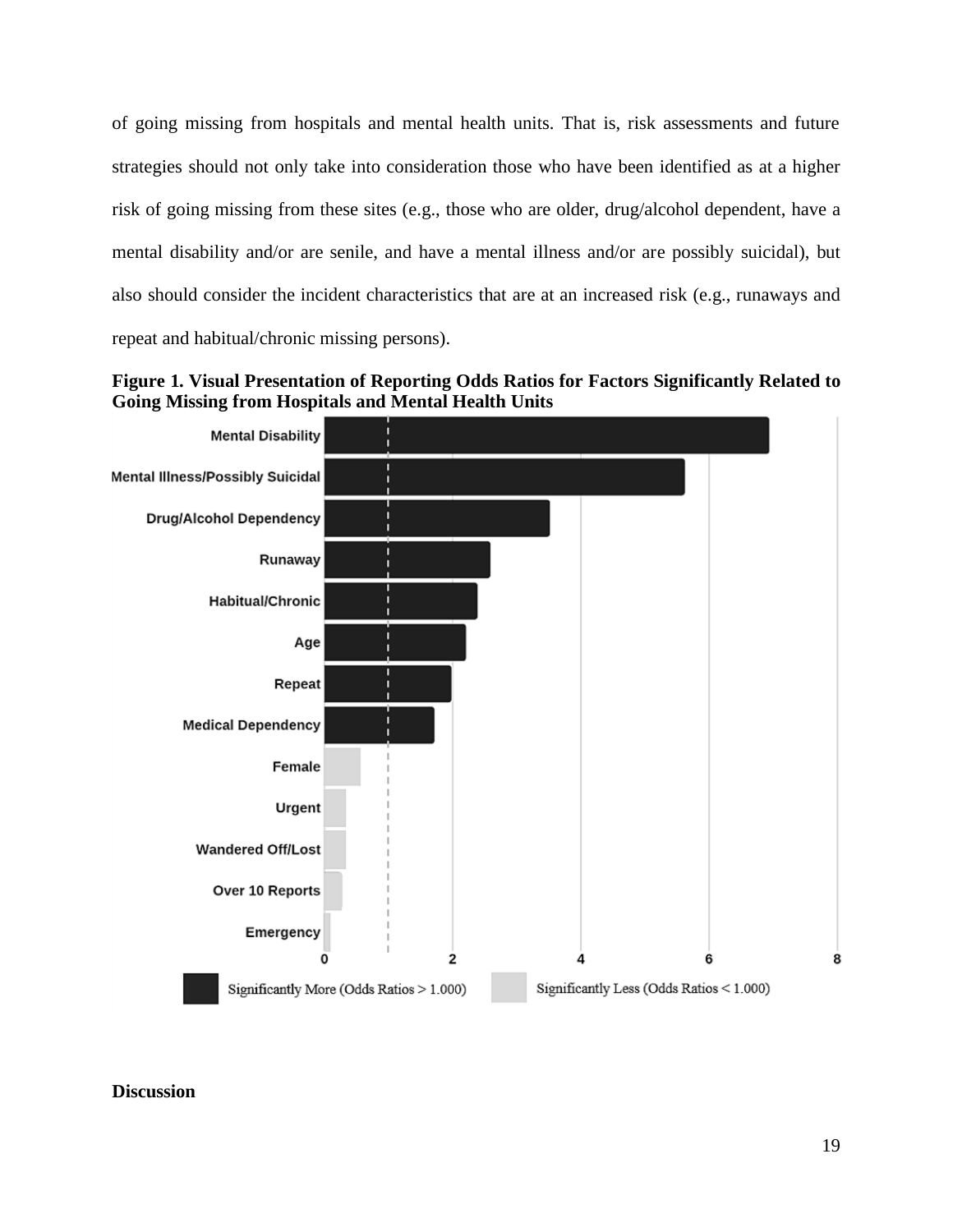There is a critical need for research on the locations from which people go missing. Why? In the instant case, baseline knowledge on rates of missing incidents from hospitals and mental health units and related factors can help both the police and health sectors develop more effective strategies to prevent future missing incidents and to identify specific individuals and/or cases to monitor. As there is very little research on this topic available, specifically in Canada, the present study attempts to identify the factors which affect the phenomenon of going missing from hospitals and mental health units. For this purpose, we utilized data gathered by a municipal police agency in Canada on individual's reported missing between the years of 2013 to 2018. The sample consisted of all missing reports over this period of time, which produced 8,219 individual missing cases.

Results from the multiple logistic regression models identified that missing person characteristics are more likely to influence the chances of going missing from hospitals and mental health units and found several key factors significantly associated with these missing incidents. Findings revealed that females, older adults, runaways (i.e., those viewed as missing intentionally), and repeat and habitual/chronic missing persons are at a higher risk of going missing from these locations. Most notably, it was also discovered that all documented healthrelated concerns, such as mental disabilities and senility and drug and alcohol dependency, significantly influenced this phenomenon. In other words, those with these particular healthrelated issues are the most at-risk for going missing from these locations as opposed to individuals with other types of health concerns (i.e., being treated for cancer or other serious/chronic illnesses<sup>4</sup>). These findings highlight cause for concern regarding the handling of

<sup>4</sup> A separate qualitative study of this same data by the authors reveals that in a small fraction of selected cases, individuals do abscond from hospitals as a result of stressors linked to significant health issues – most notably over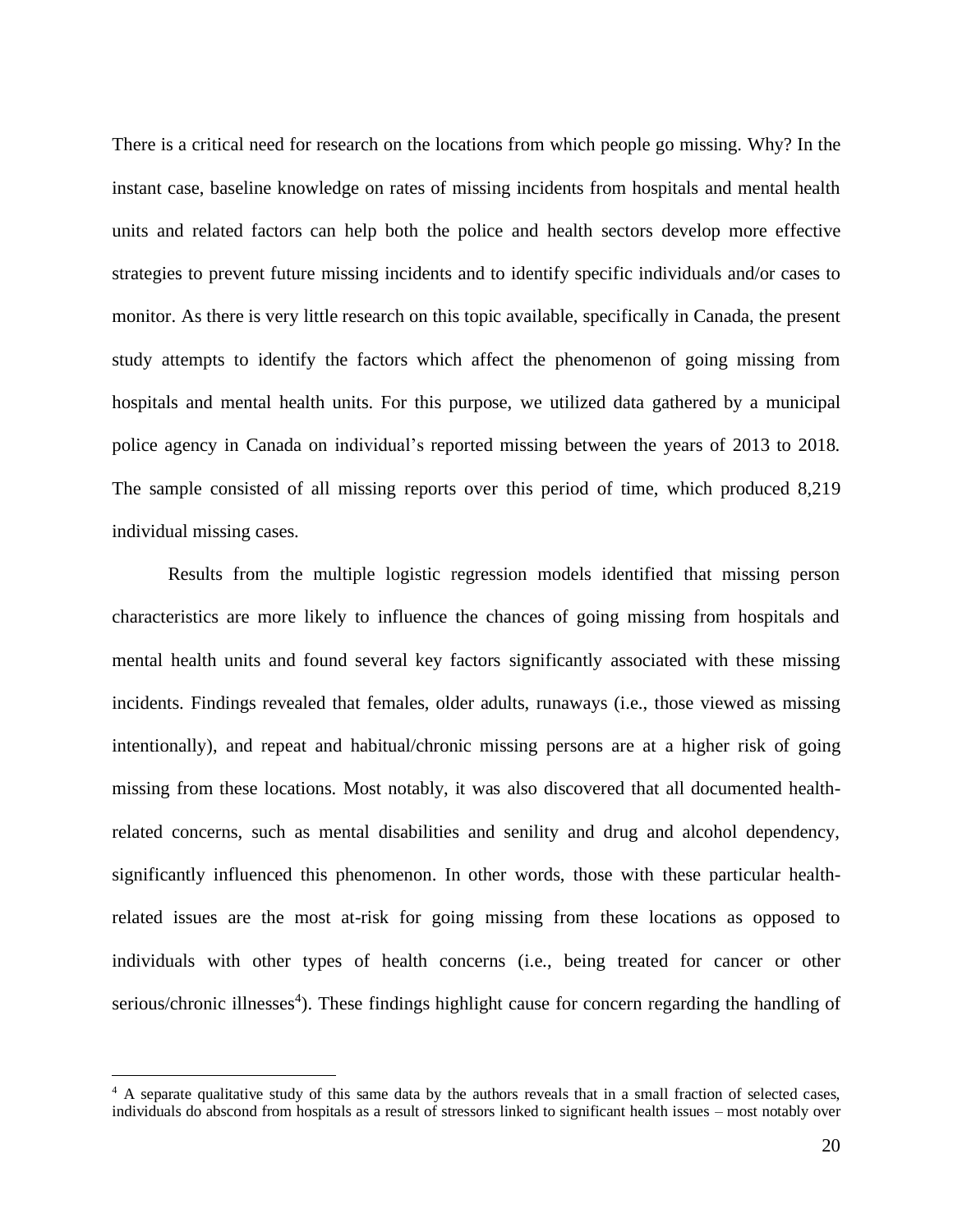persons in the care of hospitals and mental health units as most suffer and live with health concerns yet are going missing intentionally from these locations and are more likely to do so multiple times. Thus, there is a significant incentive to improve the current rates of going missing from these locations. In essence, we need better strategies, interventions/preventions, and policies to address these issues, which requires collaboration, education, and strategic partnerships. Given the scarcity of research on this phenomenon in Canada, it would be instructive to explore the measures taken by other countries to deal with the issue of missing reports generated from hospitals and mental health units.

Despite the urgency to address missing person incidents, Hayden and Shalev Greene (2018) assert there is a general lack of policy or protocols regarding situations involving vulnerable persons who are at risk of going missing. In the case of people missing from hospitals, these authors question the level of responsibility assigned to the hospital versus the police and suggest that there be clear guidelines regarding the role of all stakeholders in dealing with missing patients. This is because every case assigned to the police without the care facility attempting to locate the individual is likely to strain police resources. What the findings of our study indicate is that a large proportion of missing incidents from hospitals and mental health units intersect with factors related to vulnerability (i.e., the elderly and health issues), which signifies that current professional practices need to be improved to see a reduction in these incidents. Police investment in collaborating with health providers on such strategies would significantly help to reduce their call volume, while simultaneously reducing stress and time also spent by health practitioners in making such reports. As discussed by Hayden and Shalev Greene (2018), education and communication between services, generating an informed risk assessment

actual or potential cancer and HIV diagnoses and treatment (author cite). However, as both that research and the present study make clear, such cases are generally the exception.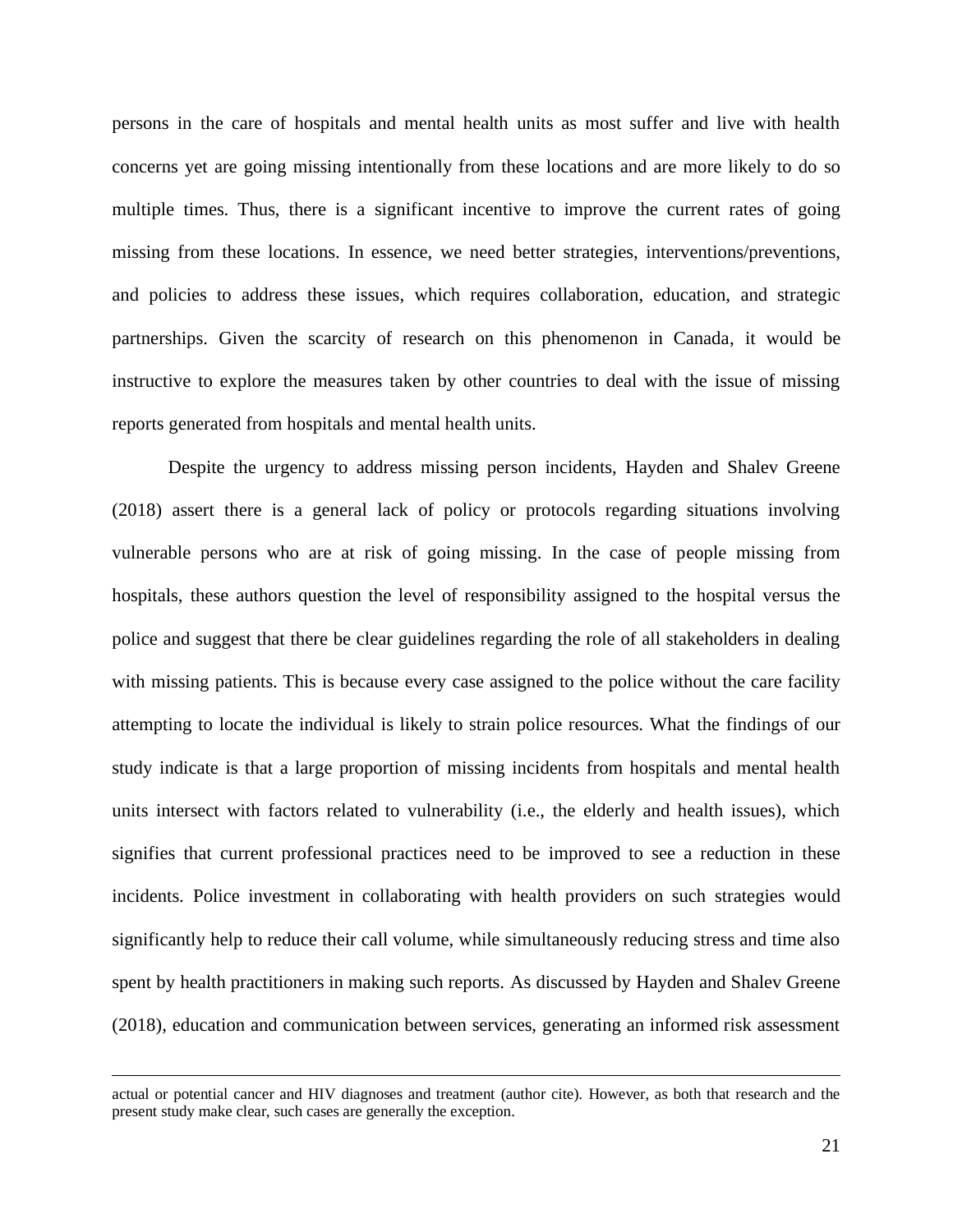with health and care providers, and collaborating on more productive use of police resources, may address this phenomenon. That said, we need to be clear: the most important benefits, however, are for those vulnerable and at risk people, who might otherwise come to harm.

In terms of how to begin constructing such strategies, for health services, existing research identifies several ways in which missing person incidents from hospitals can be avoided, such as by ensuring the security of patients with mental illnesses (Bowers et al., 1999) and taking further precautionary measures (i.e., erecting high perimeter fences). These measures could, however, run the risk further exacerbating the negative consequences associated with these situations (Bowers, 2007). Similar to a preceding suggestion for the police, ensuring staff roles within these institutions are clear, as well as making sure they are experienced with and trained in handling people with the issues found to be related to going missing from these locations (i.e., senility and mental illness), can also assist with this phenomenon. Moreover, staff can provide a safe, nurturing environment, as well as relay an understanding to the person for why they are there (Hayden & Shalev-Greene, 2018; Muir-Cochrane & Mosel, 2008). Through this, the issue of absconding due to misunderstandings and wanting to escape could be reduced.

Providing patients with psychosocial support by staff and other practitioners may also be more effective in lowering missing incidents. Research suggests that such assistance is particularly crucial for patients at the time of admission (Bartholomew et al., 2009; Hunt et al., 2010). In the U.K, joint protocols developed by police and health services that address this recommendation have been mostly successful in preventing missing incidents of patients with mental health issues (Shalev Greene & Alys, 2017). Targeted follow-up of sensitive cases and establishing standard practices of conducting return interviews with missing persons are also considered effective measures in dealing with these cases (ACPO, 2010). Supporting agencies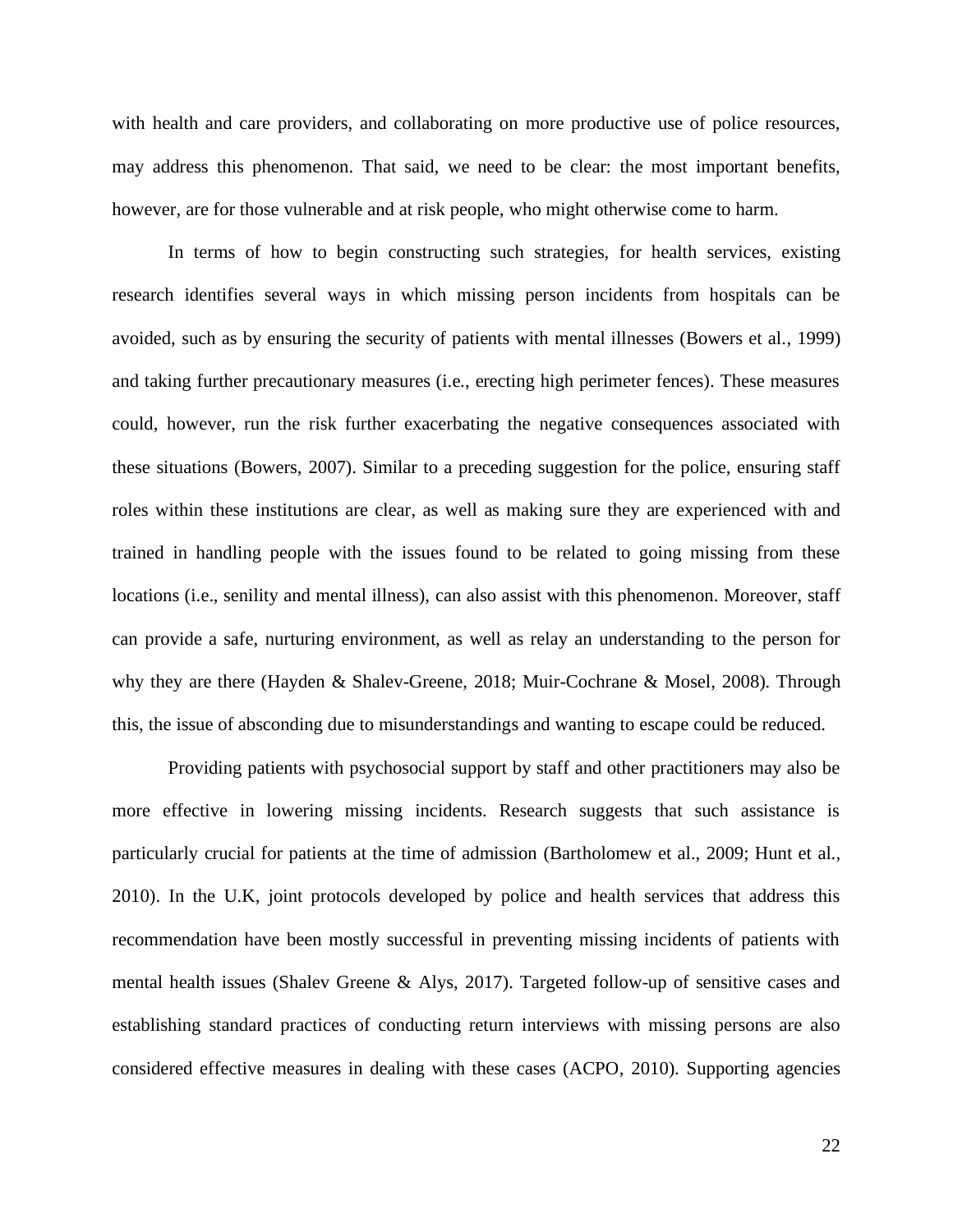can play an essential role in preventing missing person incidents by monitoring signals that may indicate a potential to go missing (Holmes, 2017). As well, providing vulnerable and at risk adults with information regarding support services in case they do leave helps ensure their safety and eventual return. In the U.K., the Missing Persons Bureau framework and the 2009 National Mental Health Development Board Toolkit are resources that help and assess such individuals in need of support and may serve as examples of what can be introduced in Canada (Bartholomew et al., 2009).

In Australia, a preventive approach has been adopted to develop a plan of action for missing person incidents, especially repeat cases and those who go missing from hospitals and mental health units. The framework integrates the public health model with criminal justice, and crime prevention approaches to develop a collaborative model, including all stakeholders (James et al., 2008). Using an evidence-based approach, the public health model starts with defining the problem, identifying causes, testing ways to deal with the issue, and applying measures that work. The interventions developed are primary, secondary, and tertiary and involve community engagement. Primary or universal intervention is not targeted to any specific group and includes all members of the general public, such as running media campaigns for public awareness or school curricula. Secondary interventions are more focused on potential at-risk groups, such as families of individuals displaying risk factors. Tertiary interventions are targeted towards individuals with a history of going missing to prevent further occurrences (James et al., 2008). Another vital measure likely to prevent missing persons is to conduct post-return interviews with missing persons and their families to understand the reasons for going missing and their experiences during that time. Such explanations would help develop preventive strategies and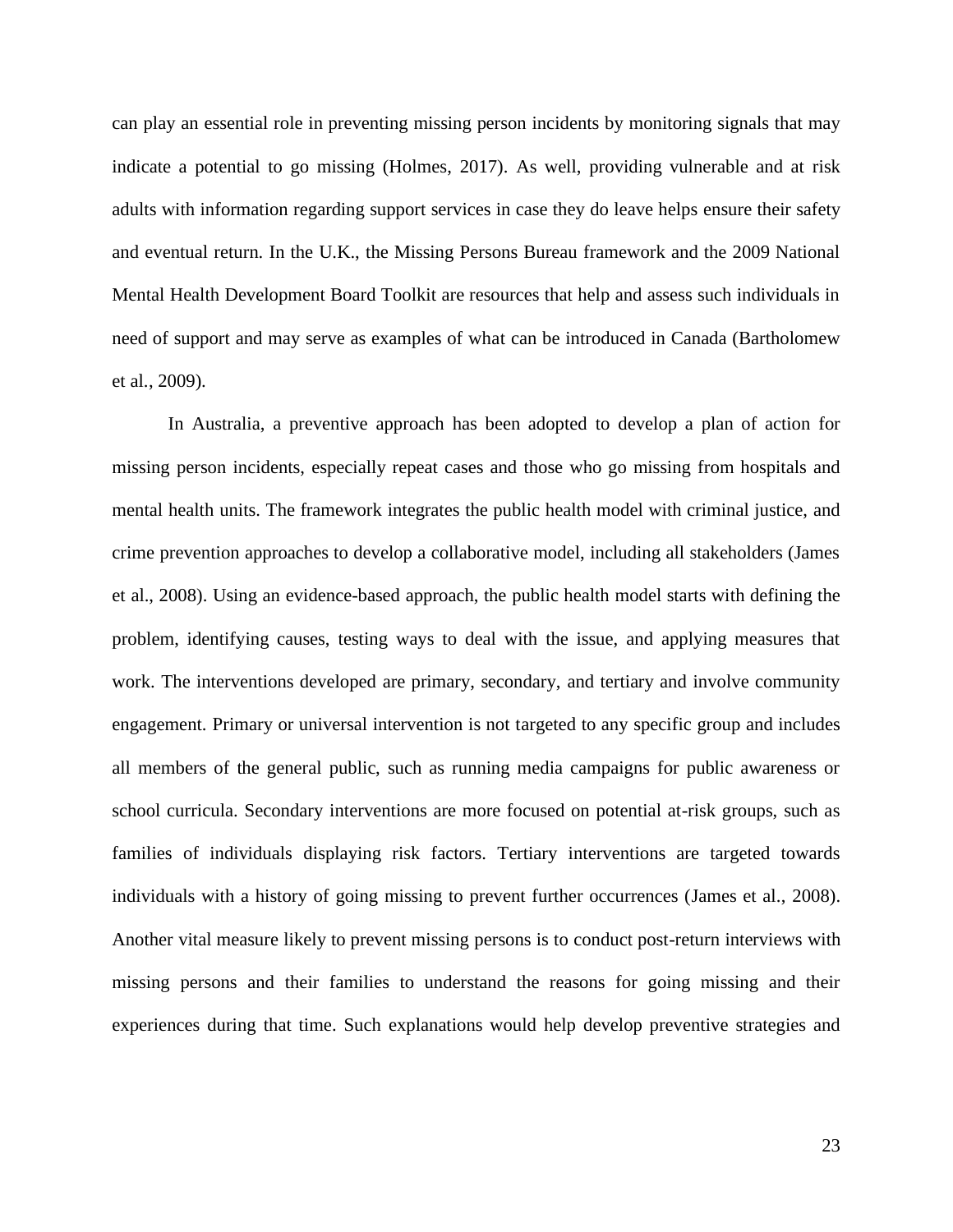identify the type of support needed to deal with the problem of repeat missing persons (James et al., 2008).

Overall, much more needs to be done to prevent and reduce the high incidence in the missing reports generated from hospitals and mental health units. By utilizing the information found in this study and previous literature, police agencies and health services in Canada are provided evidence that suggests which individuals should be targeted for interventions due to their likelihood of going missing from these locations.

### *Limitations*

The present study has some limitations that must be acknowledged. First, our data does not allow us to address the issue of causality in any type of meaningful way. Future research focusing more specifically on individuals who have been reported missing is clearly needed. Second, there are several missing values which were excluded through listwise deletion, and, as a result, these data were not utilized in the dataset. Third, data were only available for the last five years as this is the maximum data retention period for this file type, which did not allow analysis over an extended period. Another notable limitation is that hospital locations and mental health units were coded as the same by the service we obtained this data from, which has important implications for the findings. For instance, we are unable to differentiate the results for each respective location as they are regarded as the same within this study. Future research would benefit from examining predictive factors for each location. Finally, we obtained data from only one police agency, which may prevent us from generalizing our findings to other regions in Canada and elsewhere in the world. While this may be the case, our results align with previous literature, which suggests that these findings show significant patterns that do not occur by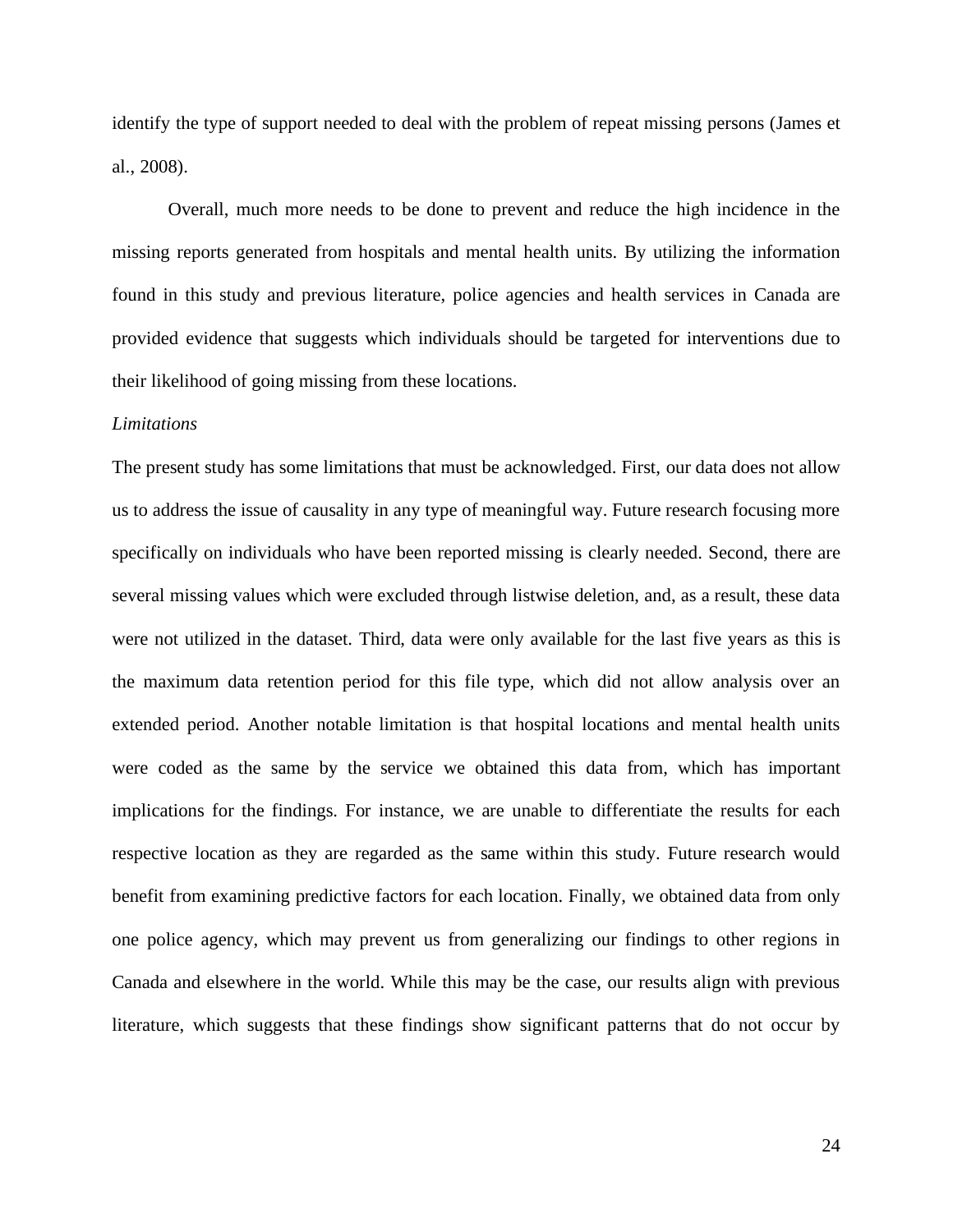chance alone. Future studies would benefit from including data across Canada and possibly other countries to establish a comparison and generalizability of findings.

## **Conclusion**

As persons going missing from hospitals and mental health units can place strains on the resources of health services and police, more research is required in this area to design effective strategies and measures to prevent such occurrences. The present study is one such preliminary attempt to try to fill a significant research and policy gap. The results reveal the importance of several factors, such as age and mental illness and addictions, as they have been found to have a significant impact on missing incidents from hospitals. Since there appears to be a strong relationship between health-related issues, specifically mental disabilities, senility, mental illnesses, and addiction, to the incidence of going missing from hospitals and mental health units, concrete efforts are required to address this issue. There is a need to develop comprehensive strategies and policies involving several stakeholders, such as health care and social service organizations, as well as the police. Such measures would enable police organizations to free up resources assigned to these occurrences and develop more practical and effective solutions with the help of experts in the field.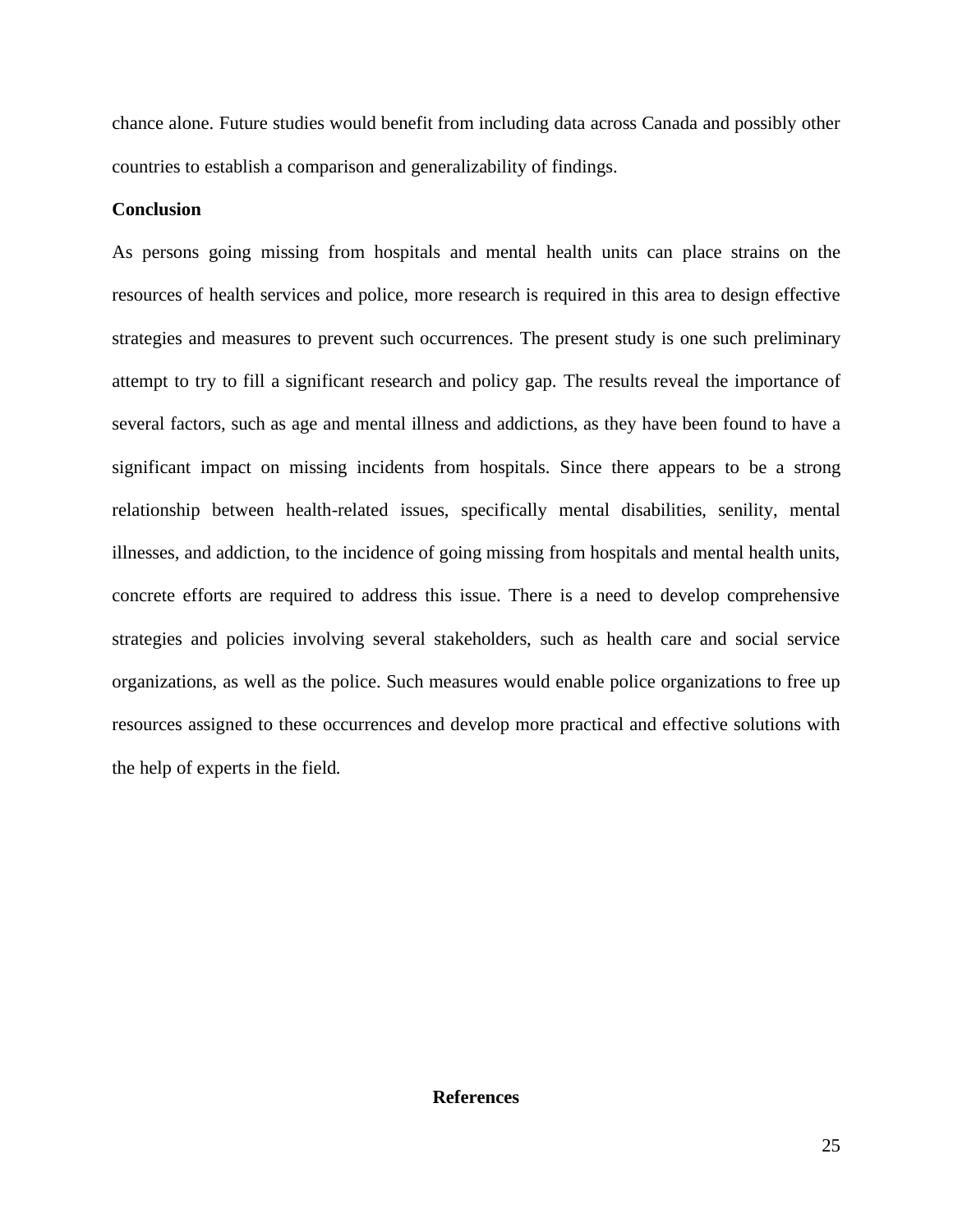- ACPO. (2010), *Guidance on the Management, Recording and Investigation of Missing Persons* (2<sup>nd</sup> edition). Retrieved from www.acpo.police.uk/documents/crime/2011/201103CRIIMP02.pdf.
- Andoh, B. (1998), "The consequences of absconding from mental hospitals," *Mountbatten Journal of Legal Studies,* Vol. 2 No. 1, pp. 70-92.
- Bartholomew, D., Duffy, D., and Figgins, N. (2009), *Strategies to Reduce Missing Patients: A Practical Workbook*, National Mental Health Development Unit, London, UK.
- Biehal, N., Mitchell, F., and Wade, J. (2003), Lost from View: Missing Persons in the UK, Bristol, Policy Press, available at http://www.york.ac.uk/inst/spru/pubs/pdf/MissingPersons.pdf.
- Bowers, D. T. (2007), *A Child is Missing: Providing Support for Families of Missing Children*, National Center for Missing and Exploited Children, Alexandria, VA.
- Bowers, L., Alexander, J., and Gaskell, C. (2003), "A trial of an anti-absconding intervention in acute psychiatric wards." *Journal of Psychiatric and Mental Health Nursing,* Vol. 10 No. 4, pp. 410–416.
- Bowers L., Jarrett, M., Clark, N., Kiyimba, F., and McFarlane, L. (2000), "Determinants of absconding by patients on acute psychiatric wards." *Journal of Advanced Nursing,* No. 32, pp. 644–649.
- Bowers, L., Jarrett, M., Clark, N., Kiyimba, F., and McFarlane, L. (1999), "Absconding: Outcome and Risk." *Journal of Psychiatric and Mental Health Nursing,* No. 6, pp. 213– 218.
- Bowers, L., Jarrett, M., and Clark, N. (1998). "Absconding: A Literature Review." *Journal of Psychiatric and Mental Health Nursing,* No. 5, pp. 343–353.
- Canada's Missing. (2018), "Background 2018 Fast Fact Sheet", available at http://www.canadasmissing.ca/pubs/2018/index-eng.htm.
- Canadian Centre for Information on Missing Adults. (2012), "Missing Persons Information", available at https://missingpersonsinformation.ca/.
- Cohen, I. M., Plecas, D., and McCormick, A.V. (2009), "A comparison of aboriginal and non-aboriginal missing persons in British Columbia where foul play has not been ruled out", available at https://www.ufv.ca/media/assets/ccjr/reports-andpublications/Missing\_Aboriginal\_Persons.pdf.

Cohen, I. M., McCormick, A.V and Plecas, D. (2008), "A review of the nature and extent of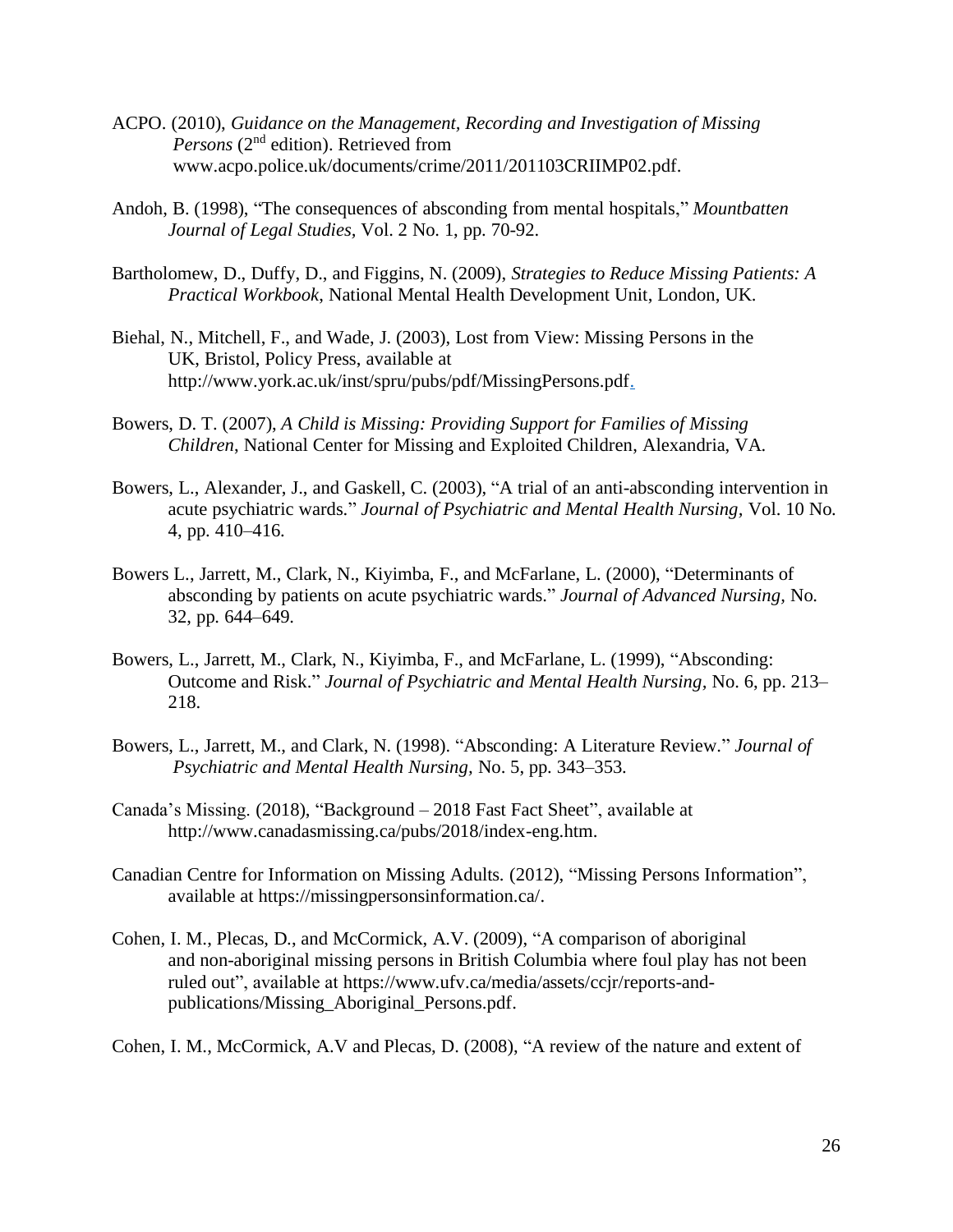uncleared missing persons cases in British Columbia", available at https://catalogue.libraries.coop/eg/opac/record/122742956?qtype=subject;query=Missing %20persons%20British%20Columbia.

- Crammer, J. L. (1984), "The special characteristics of suicide in hospital in-patients," *British Journal of Psychiatry,* Vol. 145. No. 5, pp. 460-463.
- Dickens, G. L., and Campbell, J. (2001) "Absconding of patients from an independent UK psychiatric hospital: a 3-year retrospective analysis of events and characteristics of Absconders," *Journal of Psychiatric and Mental Health Nursing,* Vol. 8 No. 6, pp. 543- 550.
- Gibb, G., and Woolnough, P. (2007), *Missing persons: Understanding, planning,* responding, Grampian Police, Aberdeen, Scotland.
- Hayden, C., and Shalev-Greene, K. (2018), "The blue light social services? Responding to repeat reports to the police of people missing from institutional locations," *Policing and Society,* Vol. 28 No. 1, pp. 45-61.
- Holdaway, S. (2017), "The re-professionalization of the police in England and Wales," *Criminology & Criminal Justice,* Vol. 17 No. 5, pp. 588–604.
- Holmes, L. (2017), ""I Just Felt Like we Was in a Cage": Examining the Accounts of Returned Missing Adults with Mental Health Issues," *Illness, Crisis & Loss,* Vol. 25 No. 1, pp. 5- 26.
- Holmes, L., Woolnough, P., Gibb, G., Lee, R., and Crawford, M. (2013), *Missing Persons and Mental Health*. Paper presented to the 1<sup>st</sup> International Conference on Missing Adults and Children, June 2013, Portsmouth, UK.
- Hunt, I. M., Windfuhr, K., Swinson, N., Shaw, J., Appleby, L., and Kapur, N. (2010), "Suicide amongst psychiatric inpatients who abscond from the ward: A national clinical survey," *BMC Psychiatry,* Vol. 10 No. 14, pp. 1–6.
- James, M., Anderson, J., and Putt, J. (2008), "Missing Persons in Australia", available at https://aic.gov.au/publications/rpp/rpp86.
- Kiepal, L., Carrington, P.J., and Dawson, M. (2012), "Missing persons and social exclusion," *Canadian Journal of Sociology,* Vol. 27 No. 2, pp. 137–168.
- LePard, D., Demers, S., Langan, C., and Rossmo, D.K. (2015), "Challenges in serial murder investigations involving missing persons," *Police Practice and Research: An International Journal,* Vol. 16 No. 4, pp. 328-340.

Meehan, T., Morrison, P., and McDougall, S. (1999), "Absconding behaviour: An exploratory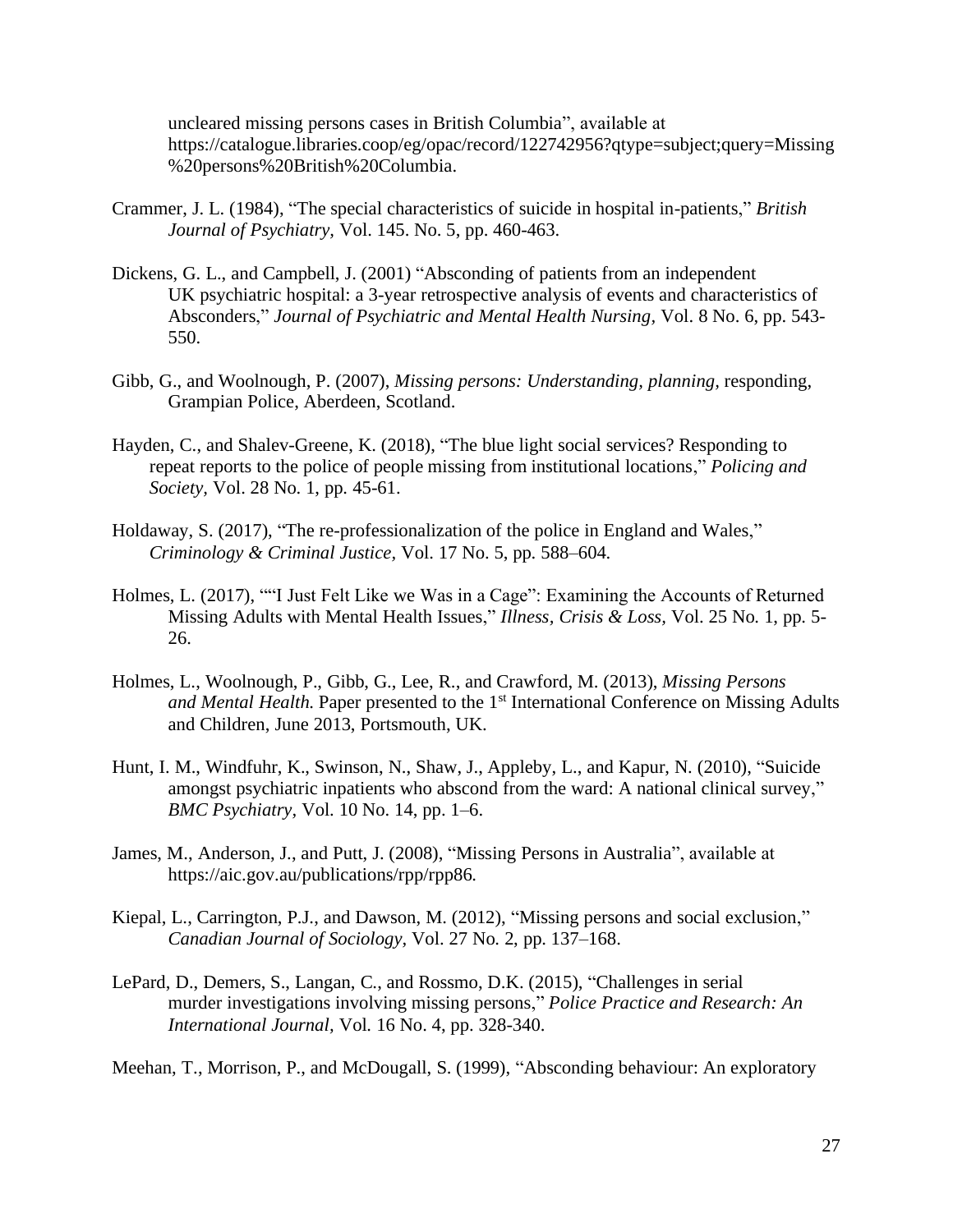investigation in an acute inpatient unit," *Australian and New Zealand Journal of Psychiatry*, No. 33, pp. 533–537.

- Muir-Cochrane, E., Oster, C., Drummond, A., Fereday, J., and Darbyshire, P. (2010), "'Postcards From the Edge': Collaborating with young homeless people to develop targeted mental health messages and translate research into practice," *Advances in Mental Health,* Vol. 9 No. 2, pp. 138-147.
- Muir-Cochrane, E., and Mosel K.A. (2008), "Absconding: a review of the literature 1996-2008," *International Journal of Mental Health Nursing,* Vol. 17 No. 5, pp. 370-378.
- Niskanen, P., Lonnquist, J., Achte, K., and Rinte-Manty, R. (1974), "Suicides in Helsinki Psychiatry Hospitals in 1974-1972," *Psychiatria Fernnica*, pp. 285-282.
- Patterson, M.J. (2005), "Who is missing? A study of missing persons in B.C.", available at from http://pie.kicksbutt.ca/wp-content/uploads/2011/07/etd1771.pdf.
- Pearce, M. (2013), "An awkward silence: Missing and murdered vulnerable women and the Canadian justice system", available at https://www.collectionscanada.gc.ca/obj/thesescanada/vol2/OOU/TC-OOU-26299.pdf.
- Puzyreva, M., and Loxley, J. (2017), "Cost of doing nothing: missing and murdered indigenous women and girls", available at https://www.policyalternatives.ca/sites/default/files/uploads/publications/Manitoba%20O ffice/2017/10/Cost\_of\_doing\_nothing\_MMIWG.pdf.
- RCMP. (2015), "Missing and murdered aboriginal women", available at http://www.rcmpgrc.gc.ca/en/missing-and-murdered-aboriginal-women-2015-update-national-operationaloverview.
- Rees, G. and Lee, J. (2005), *Still Running 2: Findings from the second national survey of young runaways*, The Children's Society, London, UK.
- Shalev Greene, K. (2011), "Children Who Go Missing Repeatedly and Their Involvement in Crime," *International Journal of Police Science and Management,* Vol. 13 No. 1, pp. 29- 36.
- Shalev Greene, K., and Alys, L. (2017), *Missing Persons: A Handbook of Research,* Routledge, New York: NY.
- Shalev Greene, K., and Hayden, C. (2014), "Repeat reports to the police of missing people: locations and characteristics", available at http://www2.port.ac.uk/media/contacts-anddepartments/icjs/csmp/Repeat-reports-to-the-police-of-missing-people.pdf.
- Shalev Greene, K., and Pakes, F. (2013), "The cost of missing person investigations: Implications for current debates," *Policing (Oxford),* Vol. 8 No. 1, pp. 27–34.